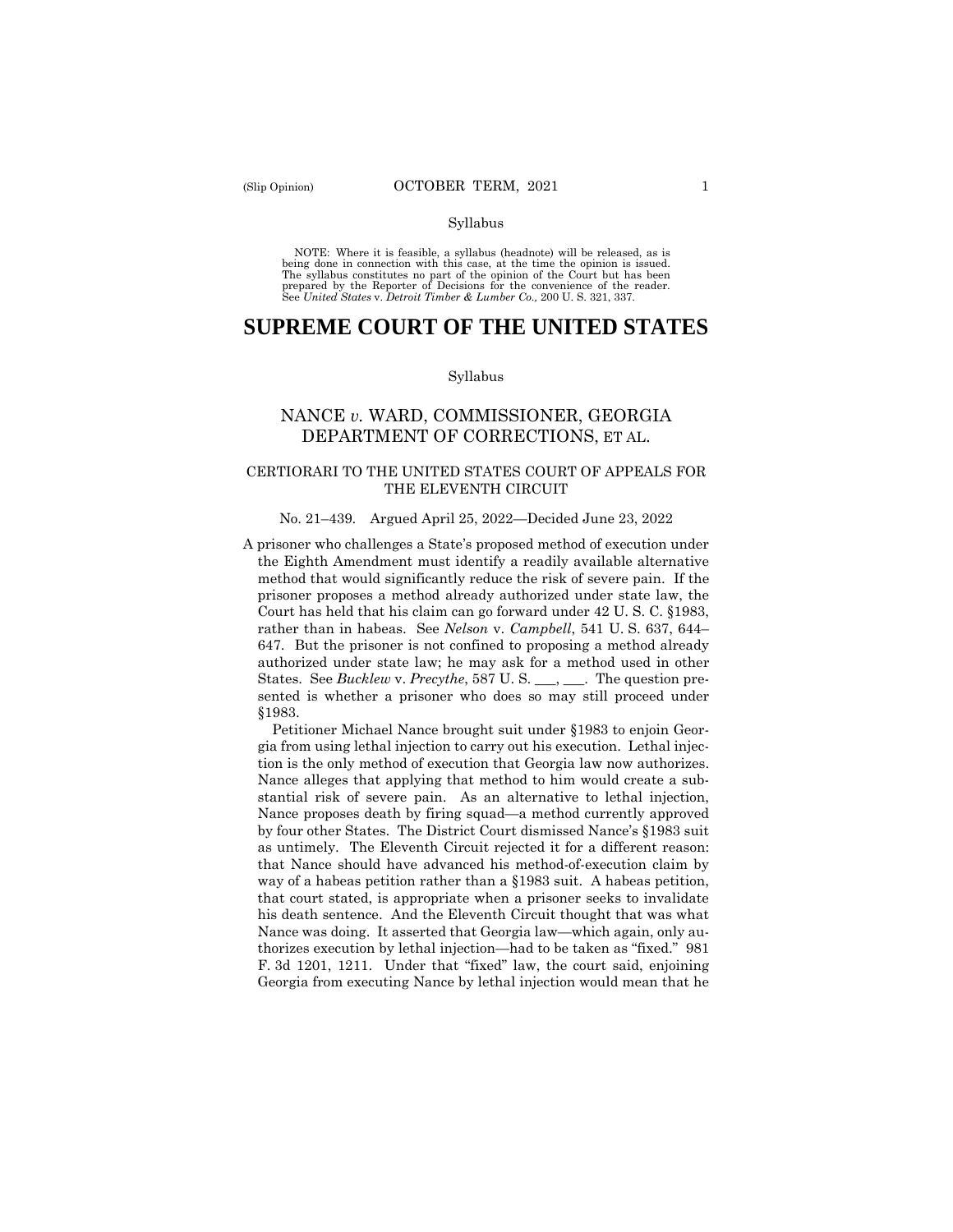#### Syllabus

could not be executed at all. The court therefore "reconstrued" Nance's §1983 complaint as a habeas petition. *Id.*, at 1203. Having done so, the court then dismissed Nance's petition as "second or successive," because he had previously sought federal habeas relief. 28 U. S. C.  $§2244(b).$ 

*Held*: Section 1983 remains an appropriate vehicle for a prisoner's method-of-execution claim where, as here, the prisoner proposes an alternative method not authorized by the State's death-penalty statute.

 tion" for actions that lie "within the core of habeas corpus." *Wilkinson*  Both §1983 and the federal habeas statute enable a prisoner to complain of "unconstitutional treatment at the hands of state officials." *Heck* v. *Humphrey*, 512 U. S. 477, 480. A prisoner may generally sue under §1983, unless his claim falls into that statute's "implicit excepv. *Dotson*, 544 U. S. 74, 79. When a prisoner seeks relief that would "necessarily imply the invalidity of his conviction or sentence," he comes within the core and must proceed in habeas. *Heck*, 512 U. S., at 487.

The Court has twice held that prisoners could bring method-ofexecution claims under §1983. See *Nelson*, 541 U. S., at 644–647; *Hill*  v. *McDonough*, 547 U. S. 573, 580–583. Although these cases predated the Court's requirement that prisoners identify alternative methods of execution, each prisoner had still said enough to leave the Court convinced that alternatives to the challenged procedures were available. See *Nelson*, 541 U. S., at 646; *Hill*, 547 U. S., at 580–581. Because alternatives were available, the prisoners' challenges would not "*necessarily* prevent [the State] from carrying out [their] execution[s]." *Nelson*, 541 U. S., at 647 (emphasis in original); see *Hill*, 547 U. S., at 583. That made §1983 a proper vehicle.

In *Nelson* and *Hill*, the Court observed that using a different method required only a change in an agency's uncodified protocol. Here, Georgia would have to change its statute to carry out Nance's execution by firing squad. Except for that fact, this case would even more clearly than *Nelson* and *Hill* be fit for §1983. Since those cases, the Court has required a prisoner bringing a method-of-execution claim to propose an alternative way of carrying out his death sentence. Thus, an order granting the prisoner relief does not, as required for habeas, "*necessarily* prevent" the State from implementing the execution. *Nelson*, 541 U. S., at 647 (emphasis in original). Rather, the order gives the State a pathway forward.

That remains true even where, as here, the proposed alternative is one unauthorized by present state law. Nance's requested relief still places his execution in Georgia's control. If Georgia wants to carry out the death sentence, it can enact legislation approving what a court has found to be a fairly easy-to-employ method of execution. Although that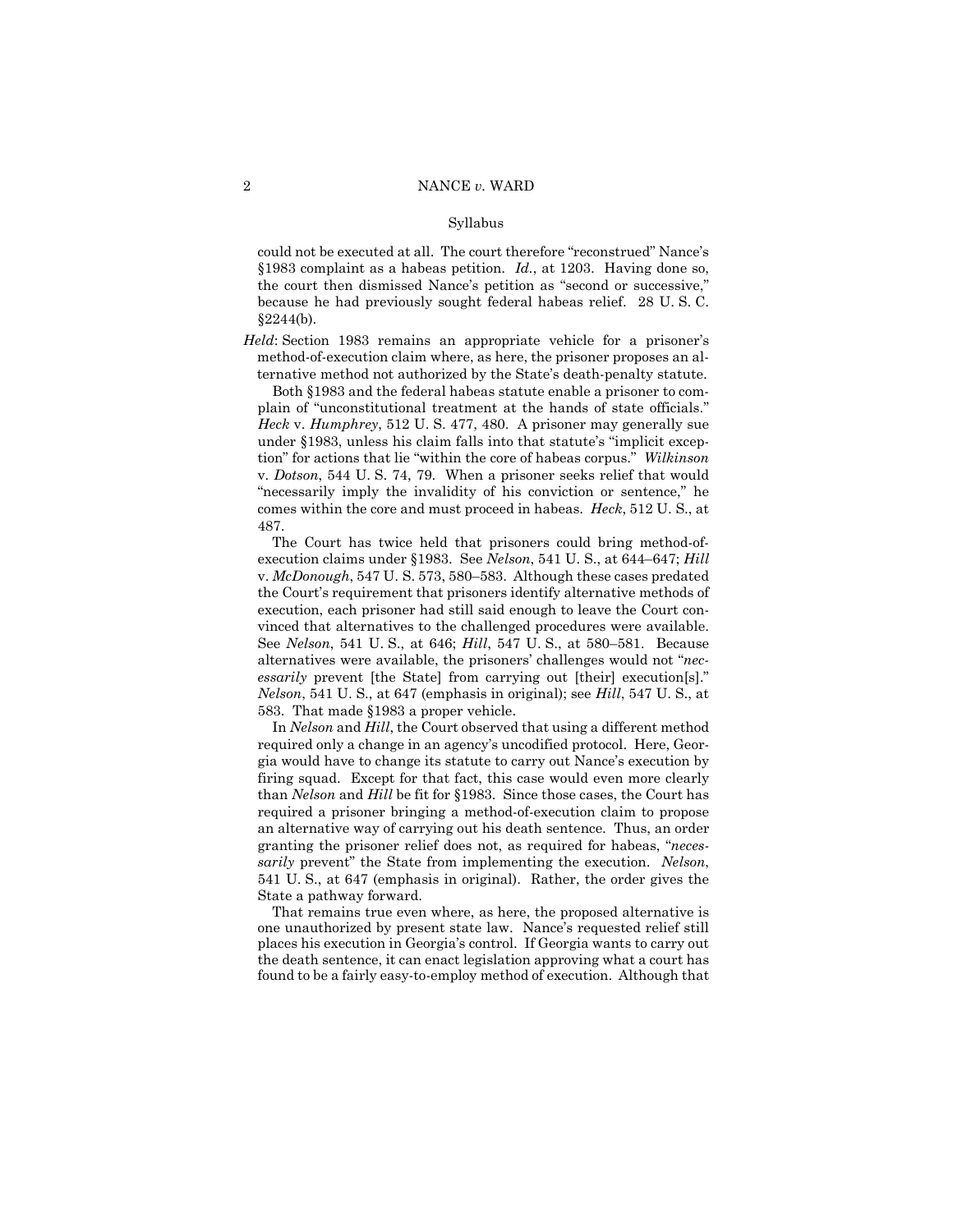#### Syllabus

may take more time and effort than changing an agency protocol, *Hill*  explained that the "incidental delay" involved in changing a procedure is irrelevant to the vehicle question—which focuses on whether the requested relief would "necessarily" invalidate the death sentence. 547 U. S., at 583. And anyway, Georgia has given no reason to think that passing new legislation would be a substantial impediment.

tence because Georgia law must be taken as "fixed." 981 F. 3d, at 1211. The Court of Appeals could reach the contrary conclusion only by wrongly treating Georgia's statute as immutable. In its view, granting Nance relief would necessarily imply the invalidity of his death sen-But one of the "main aims" of §1983 is to "override"—and thus compel change of—state laws when necessary to vindicate federal constitutional rights. *Monroe* v. *Pape*, 365 U. S. 167, 173. Indeed, courts not uncommonly entertain prisoner suits under §1983 that may, if successful, require changing state law.

Under the contrary approach, the federal vehicle for bringing a federal method-of-execution claim would depend on the vagaries of state law. Consider how Nance's claim would fare in different States. In Georgia (and any other State with lethal injection as the sole authorized method), he would have to bring his claim in a habeas petition. But in States authorizing other methods when a court holds injection unlawful, he could file a §1983 suit. It would be strange to read stateby-state discrepancies into the Court's understanding of how §1983 and the habeas statute apply to federal constitutional claims. That is especially so because the use of the vehicles can lead to different outcomes: An inmate in one State could end up getting his requested relief, while an inmate in another might have his case thrown out.

The approach of the Court of Appeals raises one last problem: It threatens to undo the commitment this Court made in *Bucklew*. The Court there told prisoners they could identify an alternative method not "presently authorized" by the executing State's law. 587 U. S., at \_\_\_. But under the approach of the Court of Appeals, a prisoner who presents an out-of-state alternative is relegated to habeas—and once there, he will almost inevitably collide with the second-or-successive bar. That result, precluding claims like Nance's, would turn *Bucklew*  into a sham.

Finally, recognizing that §1983 is a good vehicle for a claim like Nance's does not countenance "last-minute" claims to forestall an execution. *Id*., at \_\_\_. Courts must consider delay in deciding whether to grant a stay of execution, and outside the stay context, courts have tools to streamline §1983 actions and protect a sentence's timely enforcement. Pp. 5–13.

981 F. 3d 1201, reversed and remanded.

KAGAN, J., delivered the opinion of the Court, in which ROBERTS, C. J., and BREYER, SOTOMAYOR, and KAVANAUGH, JJ., joined. BARRETT, J., filed a dissenting opinion, in which THOMAS, ALITO, and GORSUCH, JJ., joined.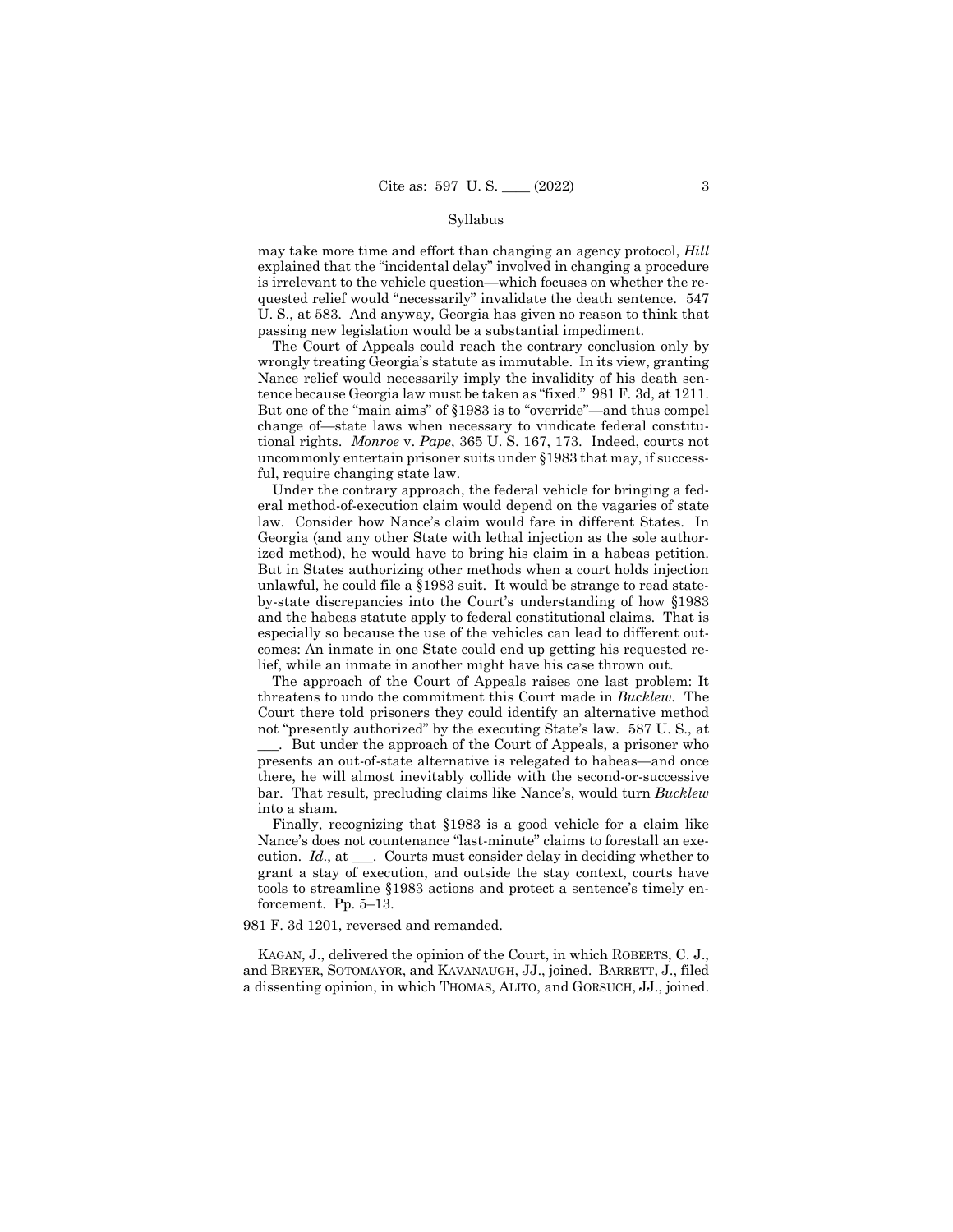NOTICE: This opinion is subject to formal revision before publication in the preliminary print of the United States Reports. Readers are requested to notify the Reporter of Decisions, Supreme Court of the United States, Wash-ington, D. C. 20543, of any typographical or other formal errors, in order that corrections may be made before the preliminary print goes to press.

## $\frac{1}{2}$  ,  $\frac{1}{2}$  ,  $\frac{1}{2}$  ,  $\frac{1}{2}$  ,  $\frac{1}{2}$  ,  $\frac{1}{2}$  ,  $\frac{1}{2}$ **SUPREME COURT OF THE UNITED STATES**

#### $\frac{1}{2}$  ,  $\frac{1}{2}$  ,  $\frac{1}{2}$  ,  $\frac{1}{2}$  ,  $\frac{1}{2}$  ,  $\frac{1}{2}$ No. 21–439

## MICHAEL NANCE, PETITIONER *v.* TIMOTHY C. WARD, COMMISSIONER, GEORGIA DEPART-MENT OF CORRECTIONS, ET AL.

## ON WRIT OF CERTIORARI TO THE UNITED STATES COURT OF APPEALS FOR THE ELEVENTH CIRCUIT

[June 23, 2022]

JUSTICE KAGAN delivered the opinion of the Court.

 law; he may instead ask for a method used in other States. In several recent decisions, this Court has set out rules for challenging a State's proposed method of execution under the Eighth Amendment. To prevail on such a claim, a prisoner must identify a readily available alternative method of execution that would significantly reduce the risk of severe pain. In doing so, the prisoner is not confined to proposing a method authorized by the executing State's See *Bucklew* v. *Precythe*, 587 U. S. \_\_\_, \_\_\_ (2019) (slip op., at 19).

identified an alternative method that is not so authorized. This case concerns the procedural vehicle appropriate for a prisoner's method-of-execution claim. We have held that such a claim can go forward under 42 U. S. C. §1983, rather than in habeas, when the alternative method proposed is already authorized under state law. See *Nelson* v. *Campbell*, 541 U. S. 637, 644–647 (2004). Here, the prisoner has The question presented is whether §1983 is still a proper vehicle. We hold that it is.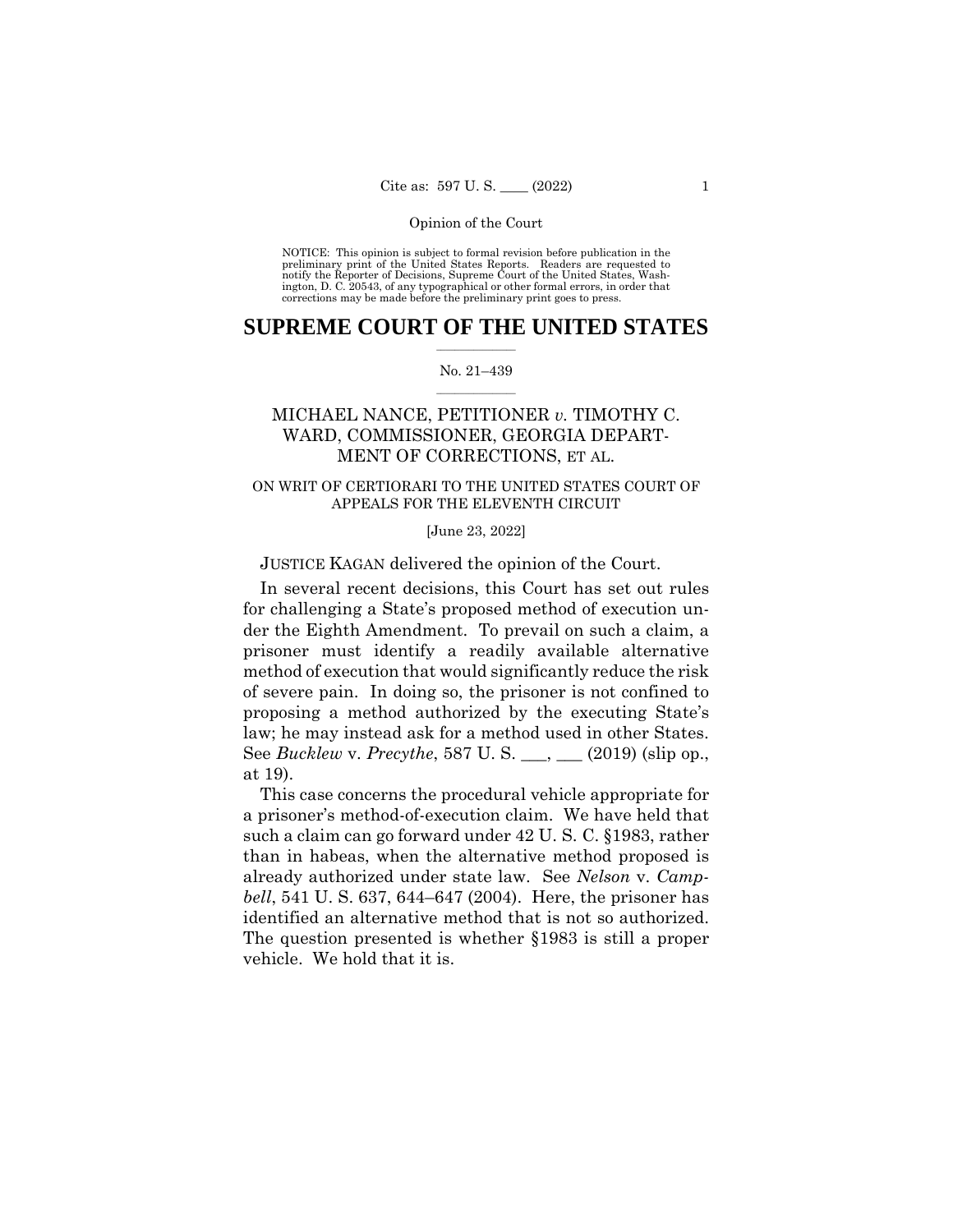## I A

States choosing to impose capital punishment have over time sought out "more humane way[s] to carry out death sentences." *Glossip* v. *Gross*, 576 U. S. 863, 868 (2015). In the 27 States with the death penalty, lethal injection is by far the most common method of execution. See *ibid.* Fifteen States, including Georgia, authorize only the use of lethal injection.1 Nine States authorize lethal injection plus one or more other specified methods; of those (to use an example relevant here), four approve the firing squad.2 And three States provide that if their authorized methods (including lethal injection) are found unconstitutional, then they may carry out a death sentence by any constitutional means.<sup>3</sup>

A death row inmate may attempt to show that a State's planned method of execution, either on its face or as applied to him, violates the Eighth Amendment's prohibition on

Wyo. Stat. Ann. §7–13–904 (2021). 3Ala. Code §15–18–82.1(c) (2018); Fla. Stat. §922.105(3) (2018); Tenn. Code Ann. §40–23–114(d) (2018).

<sup>&</sup>lt;sup>1</sup> Ariz. Rev. Stat. Ann. §13–757(A) (2020); Ga. Code Ann. §17–10–38(a) (2020); Idaho Code Ann. §19–2716 (2017); Ind. Code §35–38–6–1(a) (2021); Kan. Stat. Ann. §22–4001(a) (2007); La. Rev. Stat. Ann. §15:569(B) (West 2022); Mont. Code Ann. §46–19–103(3) (2021); Neb. Rev. Stat. §83–964 (2020 Cum. Supp.); Nev. Rev. Stat. §176.355(1) (2017); N. C. Gen. Stat. Ann. §15–188 (2021); Ohio Rev. Code Ann. §2949.22(A) (Lexis 2021); Ore. Rev. Stat. §137.473(1) (2021); 61 Pa. Cons. Stat. §4304(a) (2015 Special Edition); S. D. Codified Laws §23A–27A–32 (2016); Tex. Code Crim. Proc. Ann., Art. §43.14(a) (Vernon 2018). 2Mississippi, Oklahoma, South Carolina, and Utah authorize the fir-

ing squad among other methods of execution. H. B. 1479, 2022 Leg., Reg. Sess. (Miss.); Okla. Stat., Tit. 22, §1014 (2020 Supp.); S. C. Code Ann. §24–3–530 (2021 Cum. Supp.); Utah Code §77–18–113 (2021). The rest of the States in this bucket most commonly authorize electrocution or lethal gas. See Ark. Code Ann. §§5–4–617(a), (l) (Supp. 2021); Cal. Penal Code Ann. §3604(a) (West Supp. 2022); Ky. Rev. Stat. Ann. §§431.220(1)(a), 431.223 (Lexis 2021); Mo. Rev. Stat. §546.720(1) (2016);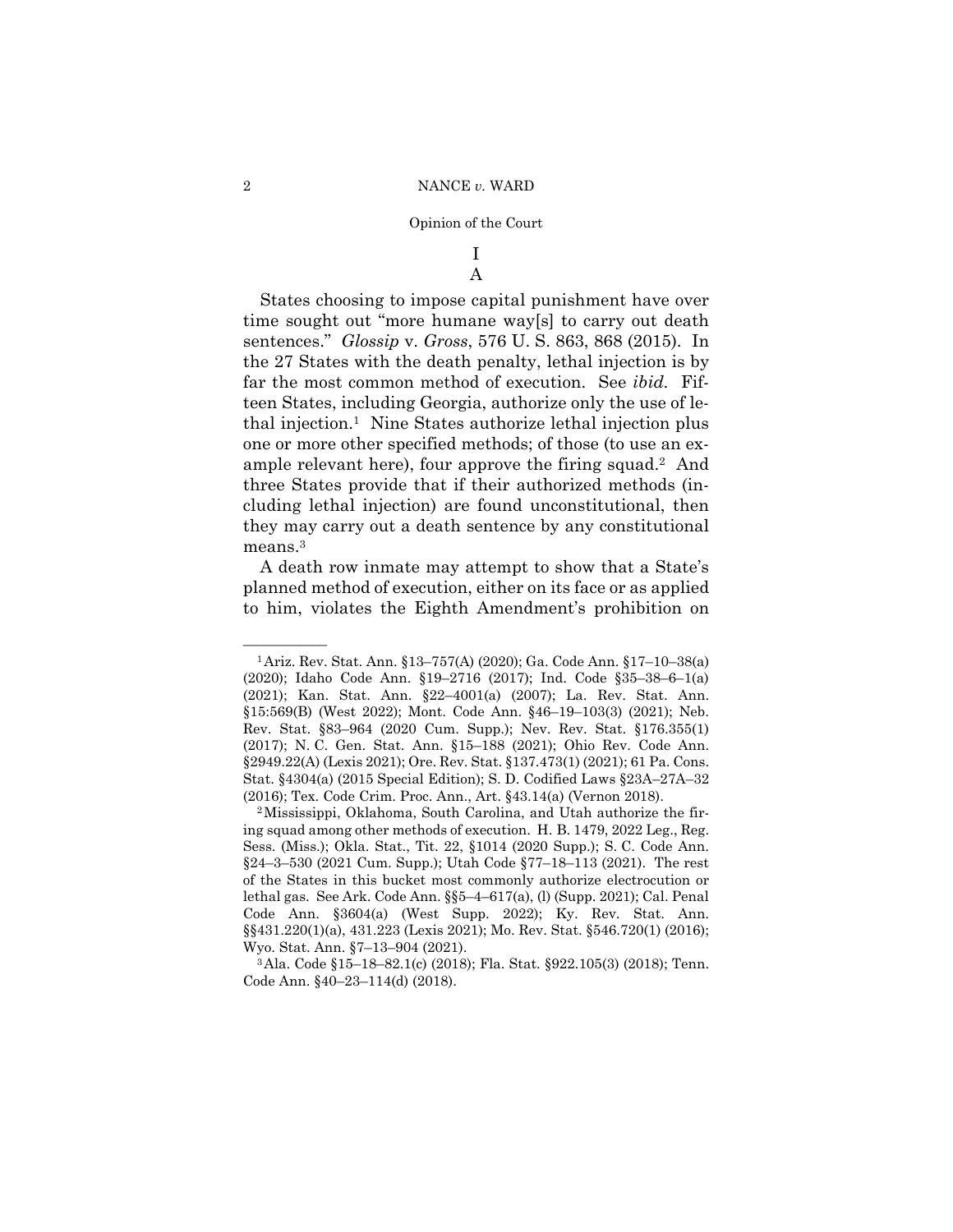"cruel and unusual" punishment. To succeed on that claim, the Court held in *Glossip*, he must satisfy two requirements. First, he must establish that the State's method of execution presents a "substantial risk of serious harm" severe pain over and above death itself. *Id.*, at 877. Second, and more relevant here, he "must identify an alternative [method] that is feasible, readily implemented, and in fact significantly reduce[s]" the risk of harm involved. *Ibid.* (internal quotation marks omitted). Only through a "comparative exercise," we have explained, can a judge "decide whether the State has cruelly 'superadded' pain to the punishment of death." *Bucklew*, 587 U. S., at \_\_\_ (slip op., at 15).

In identifying an alternative method, the Court in *Bucklew* held, an inmate is "not limited to choosing among those presently authorized by a particular State's law." *Id.*, at \_\_\_ (slip op., at 19). The prisoner may, for example, "point to a well-established protocol in another State as a potentially viable option." *Ibid.* The Eighth Amendment, *Bucklew* explained, "is the supreme law of the land, and the comparative assessment it requires can't be controlled by the State's choice of which methods to authorize." *Id.*, at \_\_\_ (slip op., at 20); see *Arthur* v. *Dunn*, 580 U. S. \_\_\_, \_\_\_ (2017) (slip op., at 10) (SOTOMAYOR, J., dissenting from denial of certiorari). In addition, *Bucklew* stated, allowing an inmate to propose a method not authorized by the State keeps his "burden" within reasonable bounds. 587 U. S., at \_\_\_ (slip op., at 19). Because the inmate can look beyond the State's current law, we saw "little likelihood" that he would "be unable to identify an available alternative."  $Id.$ , at  $\_\_\_$  (slip) op., at 20); see *id.*, at \_\_\_ (slip op., at 2) (KAVANAUGH, J., concurring).

B

While trying to flee a bank robbery, petitioner Michael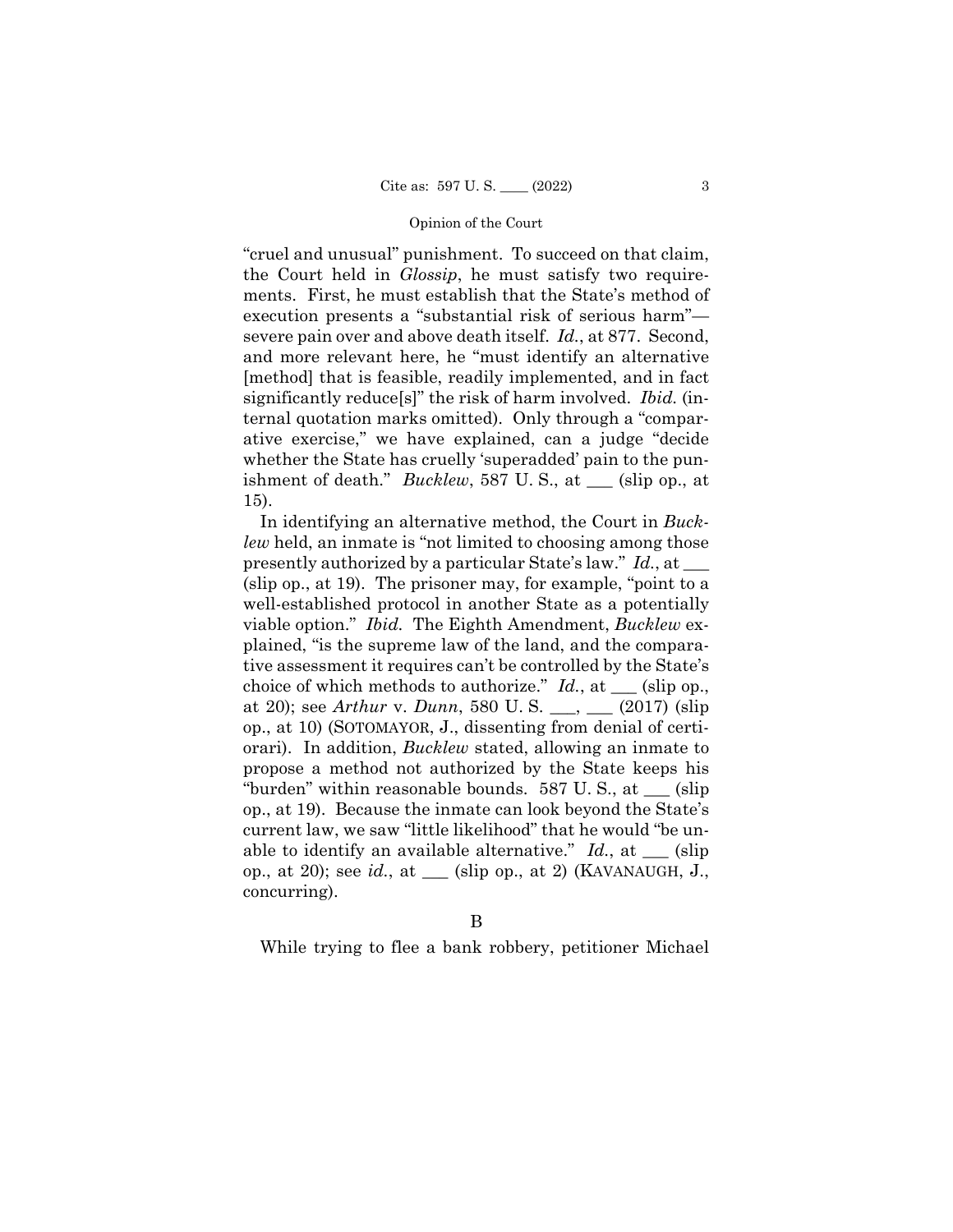#### Opinion of the Court

Nance shot and killed a bystander. A Georgia jury convicted Nance of murder, and the trial court sentenced him to death. Nance challenged his conviction and sentence first on direct appeal, next in state collateral proceedings, and finally in federal habeas—but without success.

 from using lethal injection to carry out his death sentence. causing "intense pain and burning." *Ibid.* On top of that, Nance later brought suit under §1983 to enjoin Georgia As stated above, lethal injection is the only method of execution Georgia law now authorizes. See *supra*, at 2.4 In his complaint, Nance alleges that applying that method to him would create a substantial risk of severe pain. See App. to Pet. for Cert. 86a. According to Nance, his veins are "severely compromised and unsuitable for sustained intravenous access." *Ibid.* They are, Nance says, likely to "blow" during the execution, "leading to the leakage of the lethal injection drug into the surrounding tissue" and thereby Nance asserts, his longtime use of a prescription drug for back pain creates a risk that the sedative used in the State's lethal injection protocol will fail to "render him unconscious and insensate." *Ibid.* Nance proposes, as a "readily available alternative" method of execution, "death by firing squad." *Ibid.* As noted earlier, four other States have approved that method. See *supra*, at 2, and n. 2. Use of a firing squad, Nance says, will lead to "swift and virtually painless" death. App. to Pet. for Cert. 102a. And implementing that method, he says, would be simple: Georgia has enough qualified personnel and could borrow specific protocols from another State. *Ibid.* 

After the District Court dismissed Nance's suit as untimely, the Court of Appeals for the Eleventh Circuit rejected it for a different reason—that Nance had used the

 $4$ See Ga. Code Ann. §17-10-38(a) ("All persons who have been convicted of a capital offense and have had imposed upon them a sentence of death shall suffer such punishment by lethal injection").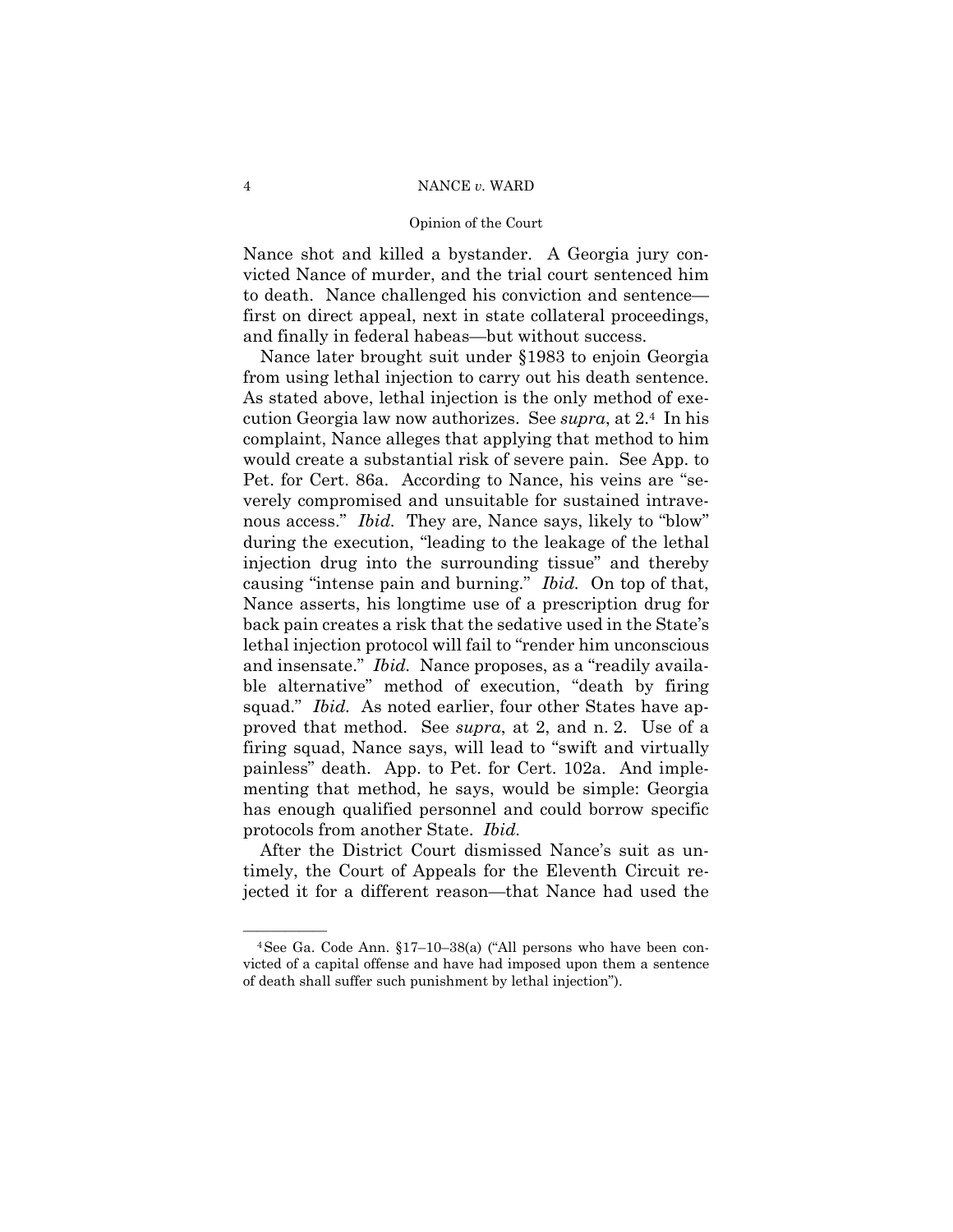at all. *Id.*, at 1211. The court therefore "reconstrued"  execute him by a different method." 981 F. 3d*,* at 1215. The wrong procedural vehicle. In the panel majority's view, Nance should have brought his method-of-execution claim by way of a habeas petition rather than a §1983 suit. A habeas petition, the court stated, is appropriate when a prisoner seeks to "invalidate" a death sentence. 981 F. 3d 1201, 1209 (2020). And the court thought that was what Nance was doing: The injunction he requested, preventing the use of lethal injection, "necessarily impl[ies] the invalidity of his death sentence." *Id.*, at 1203. That was so, the court reasoned, because Georgia law "must [be taken] as fixed"—and under that "fixed" law, if Nance could not be executed by lethal injection, then he could not be executed Nance's complaint as a habeas petition. *Id.*, at 1203. And having done so, the court dismissed the petition as "second or successive" because Nance had already sought federal habeas relief. 28 U. S. C. §2244(b); see *supra*, at 4. Judge Martin dissented, arguing that Nance could proceed under §1983. In her view, Nance was not challenging his death sentence; all he wanted was an order telling "the State to Eleventh Circuit denied Nance's petition for rehearing en banc over the dissent of three judges. See 994 F. 3d 1335 (2021).

We granted certiorari, 595 U.S.  $\_\_$  (2022), and now reverse.

II

This Court has often considered, when evaluating state prisoners' constitutional claims, the dividing line between §1983 and the federal habeas statute. Each law enables a prisoner to complain of "unconstitutional treatment at the hands of state officials." *Heck* v. *Humphrey*, 512 U. S. 477, 480 (1994). But there the resemblance stops. The habeas statute contains procedural requirements (like the second-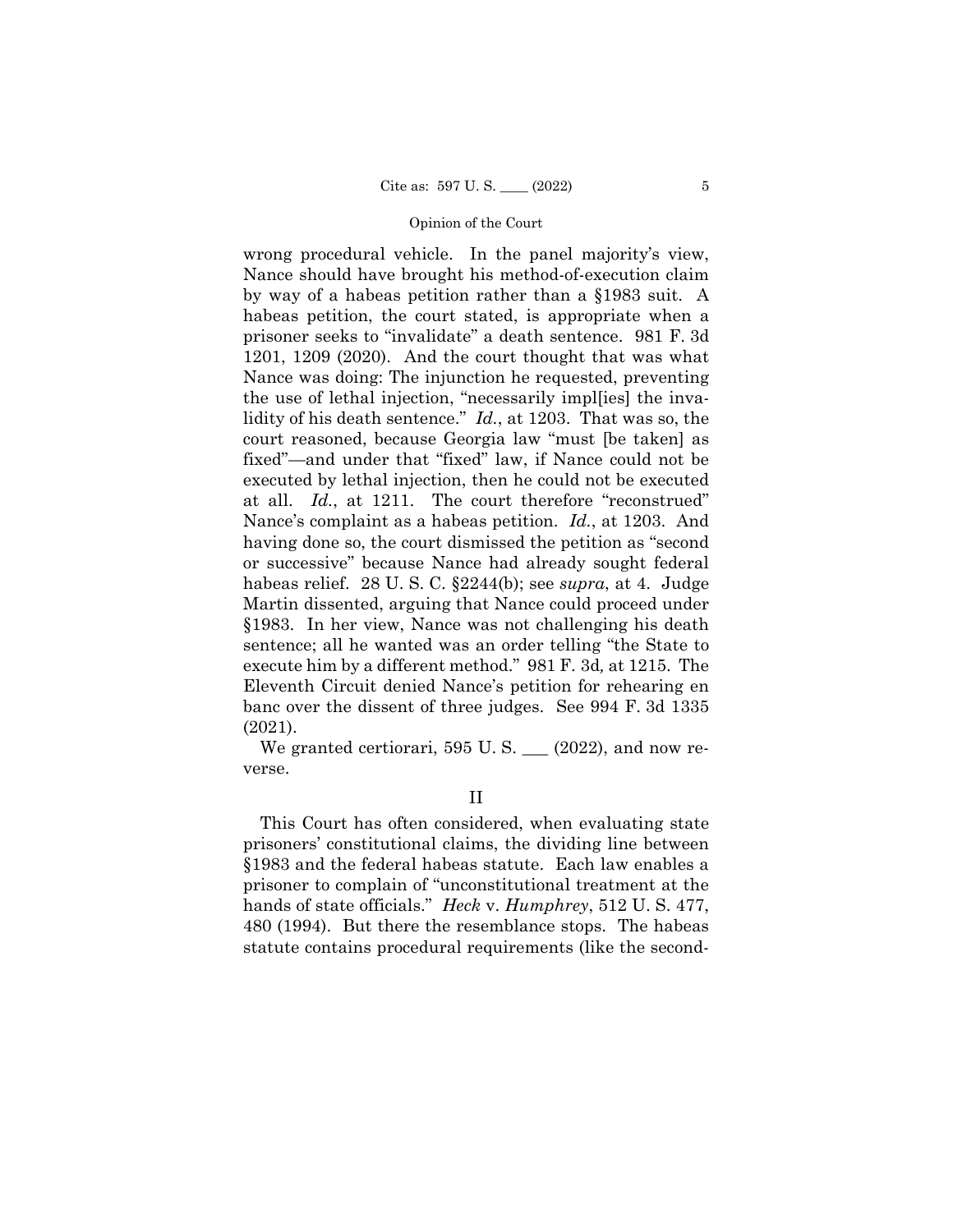#### Opinion of the Court

or-successive rule) nowhere found in §1983; the former statute may therefore require dismissal of a claim when the latter statute would not. See *id.*, at 480–481. Still more pertinent here, the scope of the two laws also differs. Section 1983 broadly authorizes suit against state officials for the "deprivation of any rights" secured by the Constitution. Read literally, that language would apply to all of a prisoner's constitutional claims, thus swamping the habeas statute's coverage of claims that the prisoner is "in custody in violation of the Constitution." 28 U. S. C. §2254(a); see *Wilkinson* v. *Dotson*, 544 U. S. 74, 78–79 (2005). So we have not read §1983 literally in the prisoner context. To the contrary, we have insisted that §1983 contains an "implicit exception" for actions that lie "within the core of habeas corpus." *Id.*, at 79.

498–499. Such a suit—for example, challenging the ade-In defining that core, this Court has focused on whether a claim challenges the validity of a conviction or sentence. See *Preiser* v. *Rodriguez*, 411 U. S. 475, 489 (1973). The simplest cases arise when an inmate, alleging a flaw in his conviction or sentence, seeks "immediate or speedier release" from prison. *Heck*, 512 U. S., at 481. The analogue in the capital punishment context, also clear-cut, is when an inmate seeks to overturn his death sentence, thus preventing the State from executing him. Slightly less obvious, this Court has held that an inmate must proceed in habeas when the relief he seeks would "necessarily imply the invalidity of his conviction or sentence." *Id.*, at 487 (barring §1983 suits for money damages when prevailing would imply a conviction was wrongful). In doing so, though, we have underscored that the implication must be "*necessar[y]*.*" Wilkinson,* 544 U. S., at 81 (emphasis in original); see *Nelson*, 541 U. S., at 647. On the opposite end of the spectrum, the Court has held that a prison-conditions claim may be brought as a §1983 suit. See *Preiser*, 411 U. S., at quacy of a prison's medical care—does not go to the validity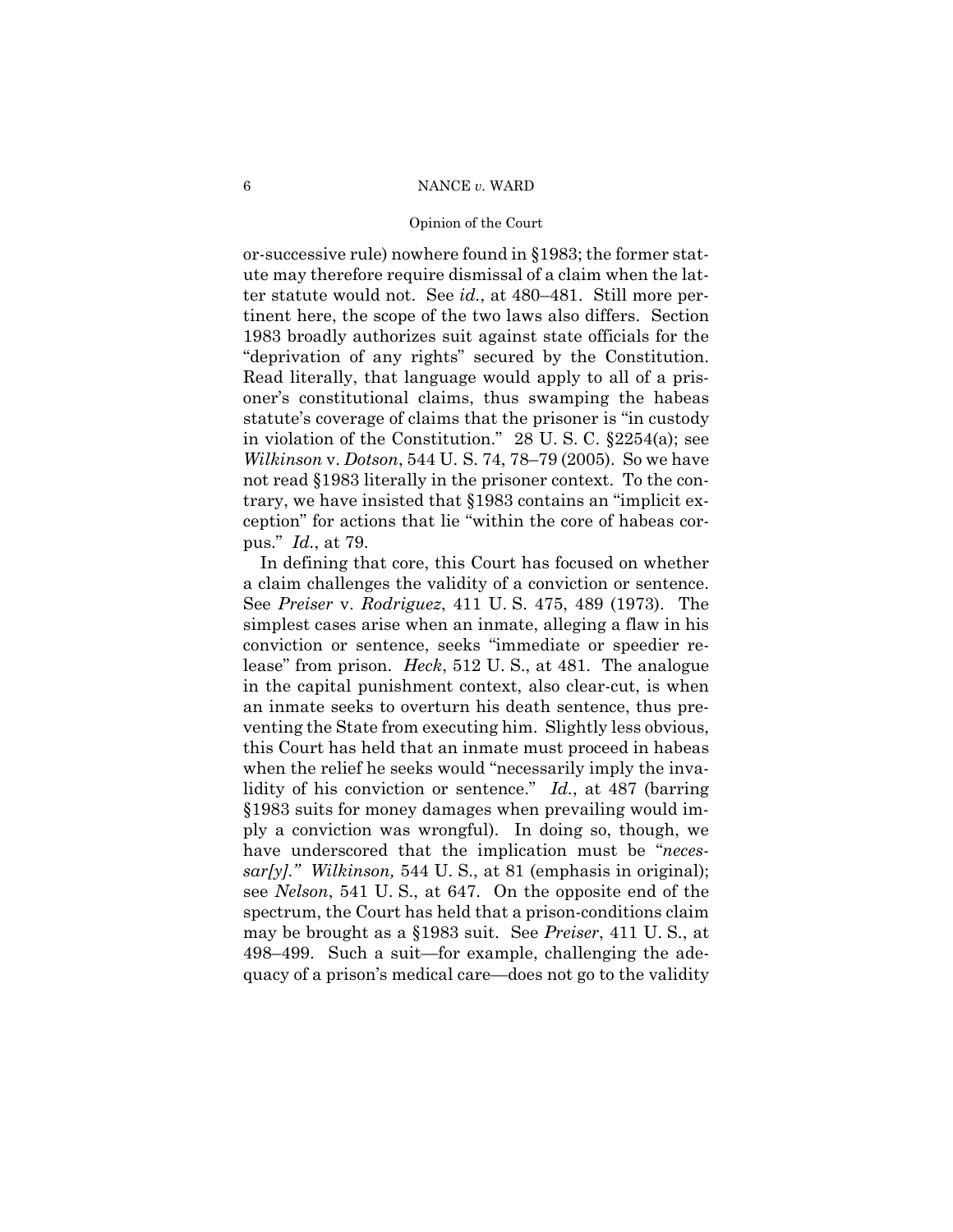of a conviction or sentence, and thus falls outside habeas's core.

 at 647 (emphasis in original); see *Hill*, 547 U. S., at 583.5 In *Nelson* v. *Campbell* and *Hill* v. *McDonough*, this Court held two method-of-execution claims to fall on the §1983 side of the divide. See *Nelson*, 541 U. S., at 644–647; *Hill*, 547 U. S. 573, 580–583 (2006). Both cases involved challenges to a State's lethal injection protocol—the first to the use of a "cut-down" procedure to access the prisoner's veins, the second to a particular three-drug sequence. The cases predated our requirement that prisoners identify alternative methods, but each prisoner had said enough to leave the Court convinced that alternatives to the challenged procedures were available. See *Nelson*, 541 U. S., at 646; *Hill*, 547 U. S., at 580–581. And that made the difference in both cases. A claim should go to habeas, the Court held, only if granting the prisoner relief "would *necessarily* prevent [the State] from carrying out its execution." *Nelson*, 541 U. S., In neither case would it have done so. Each prisoner had asked only for a change in implementing the death penalty, and an order granting that relief would not prevent the State from executing him. So the claims could proceed under §1983.

Both *Nelson* and *Hill*, though, reserved the question at issue here: whether the result should be different when a State's death-penalty statute does not authorize the alternative method of execution. See *Nelson*, 541 U. S., at 645; *Hill*, 547 U. S., at 580. In each case, the Court observed that using a different method required no change in the State's statute, but only a change in an agency's uncodified

<sup>&</sup>lt;sup>5</sup>In both cases, the Court made clear that its formulation (again, would granting relief necessarily prevent the execution) merely adapted to the capital punishment context the question the Court had formerly asked in choosing between §1983 and habeas: Would granting relief necessarily imply the invalidity of a conviction or sentence? See *Nelson*, 541 U. S., at 646; *Hill*, 547 U. S., at 583; *supra*, at 6.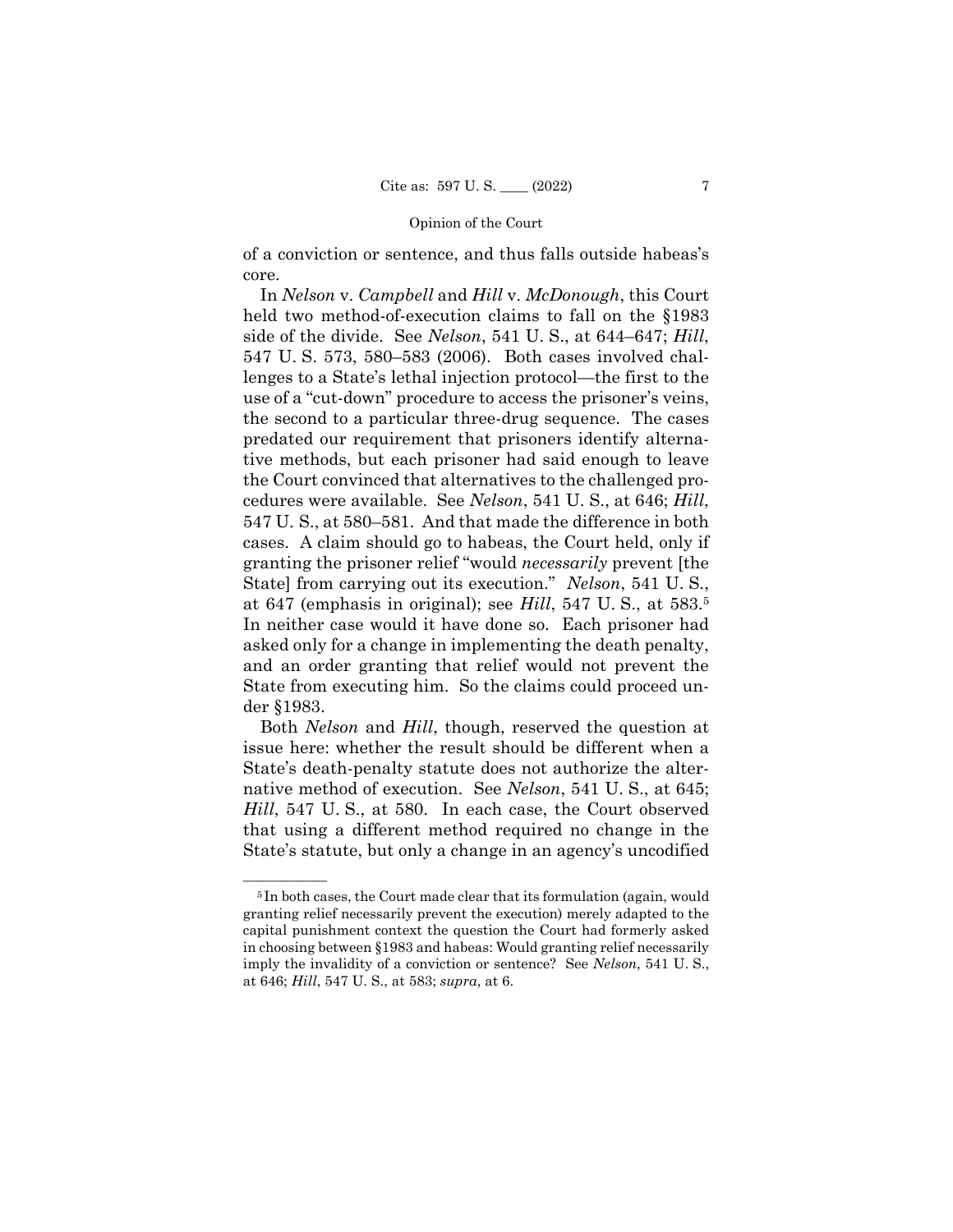#### Opinion of the Court

protocols. Here, all parties agree that Georgia would have to change its statute to carry out Nance's execution by means of a firing squad. They dispute whether that fact switches Nance's claim to the habeas track.

Except for the Georgia statute, this case would even more clearly than *Nelson* and *Hill* be fit for §1983. Since those two cases, we have compelled a prisoner bringing a methodof-execution claim to propose an alternative way for the State to carry out his death sentence. He must, we have said, present a "proposal" that is "sufficiently detailed" to show that an alternative method is both "feasible" and "readily implemented." *Bucklew*, 587 U. S.*,* at \_\_\_ (slip op., at 21); see *supra*, at 3. In other words, he must make the case that the State really can put him to death, though in a different way than it plans. The substance of the claim, now more than ever, thus points toward §1983. The prisoner is not challenging the death sentence itself; he is taking the validity of that sentence as a given. And he is providing the State with a veritable blueprint for carrying the death sentence out. If the inmate obtains his requested relief, it is because he has persuaded a court that the State could readily use his proposal to execute him. The court's order therefore does not, as required for habeas, "*necessarily* prevent" the State from carrying out its execution. *Nelson*, 541 U. S., at 647 (emphasis in original). Rather, the order gives the State a pathway forward.

That remains true, we hold today, even if the alternative route necessitates a change in state law. Nance's requested relief still places his execution in Georgia's control. Assuming it wants to carry out the death sentence, the State can enact legislation approving what a court has found to be a fairly easy-to-employ method of execution. To be sure, amending a statute may require some more time and effort than changing an agency protocol, of the sort involved in *Nelson* and *Hill*. But in *Hill*, we explained that the "incidental delay" involved in changing a procedure—which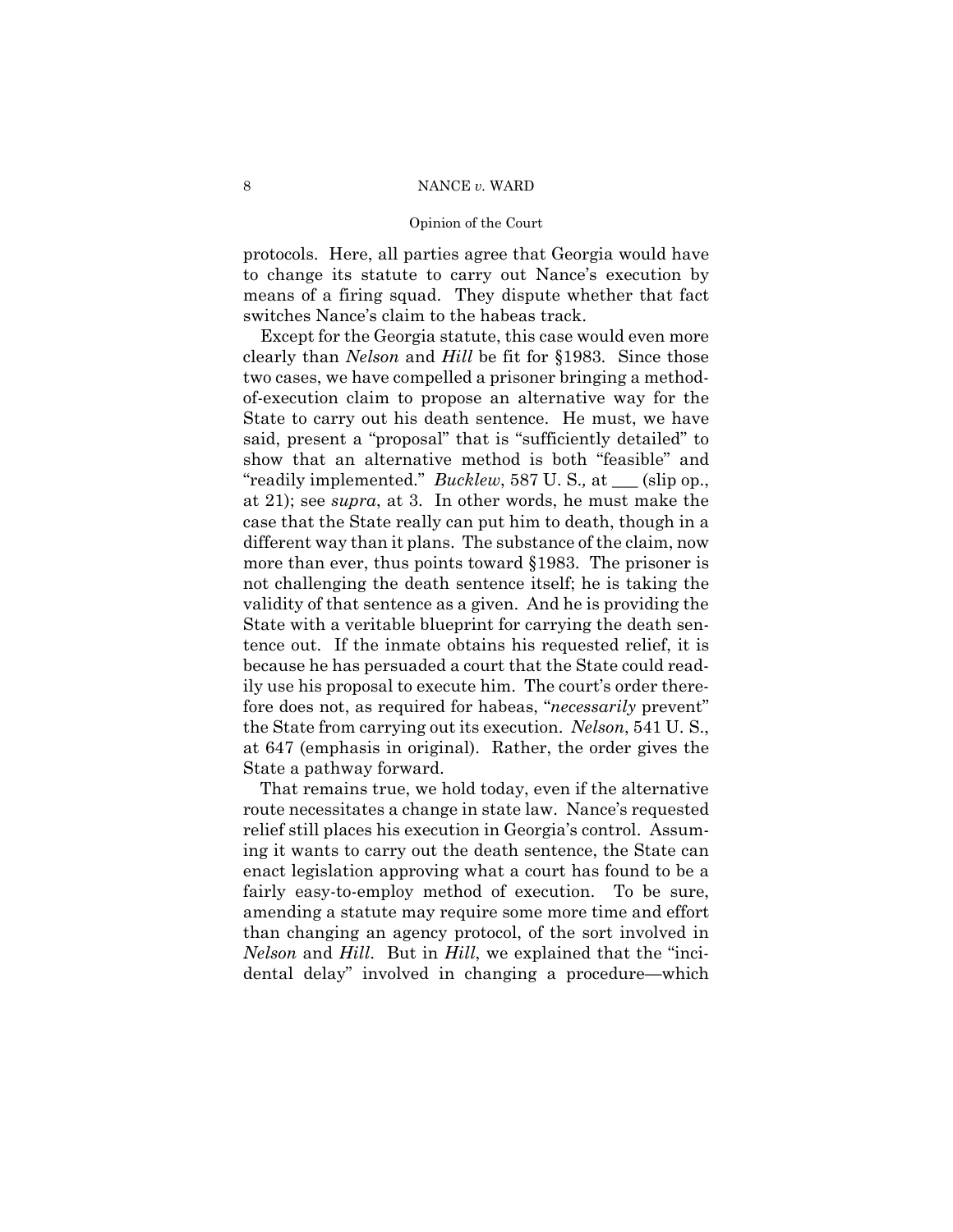even when uncodified may take some real work $6$ —is not relevant to the vehicle question. 547 U. S., at 583. Instead, that inquiry (as described earlier) focuses on whether the requested relief would "necessarily" invalidate, or foreclose the State from implementing, the death sentence. *Ibid.*; see *supra*, at 6. And anyway, Georgia has given us no reason to think that the amendment process would be a substantial impediment. The State has legislated changes to its execution method several times before. See Dept. of Corrections, Office of Planning and Analysis, A History of the Death Penalty in Georgia: Executions by Year 1924–2014 (Jan. 2015) (describing how Georgia moved from hanging to electrocution to lethal injection). Other States have regularly done the same, often in an effort to make executions more humane. See S. Banner, The Death Penalty: An American History 296–297 (2002); see *supra*, at 2. That Nance's claim would require such action does not turn it from one contesting a method of execution into one disputing the underlying death sentence.

 see *supra*, at 5; *post*, at 3–4 (BARRETT, J., dissenting) (agree- change its law and execute Nance? And when Nance ac-The Court of Appeals could reach the contrary conclusion only by wrongly treating Georgia's statute as immutable. Recall the court's reasoning: Granting Nance relief would "necessarily imply[] the invalidity" of his death sentence because Georgia law (presumably both statutes and regulations) "must [be taken] as fixed." 981 F. 3d, at 1210–1211; ing that we must "take state law as we find it"). But why must it be so taken—when as a matter of fact Georgia could cepts the validity of the State's taking that course? The Court of Appeals posited that "it is not [a federal court's] place to entertain complaints under section 1983" that

 ${}^6$ In a recent case, Texas described to this Court the complexity of changing uncodified execution protocols, given the number of state actors who need to reach agreement. See Respondents' Rule 32.3 Material in *Ramirez* v. *Collier*, O. T. 2021, No. 21–5592, p. 14a.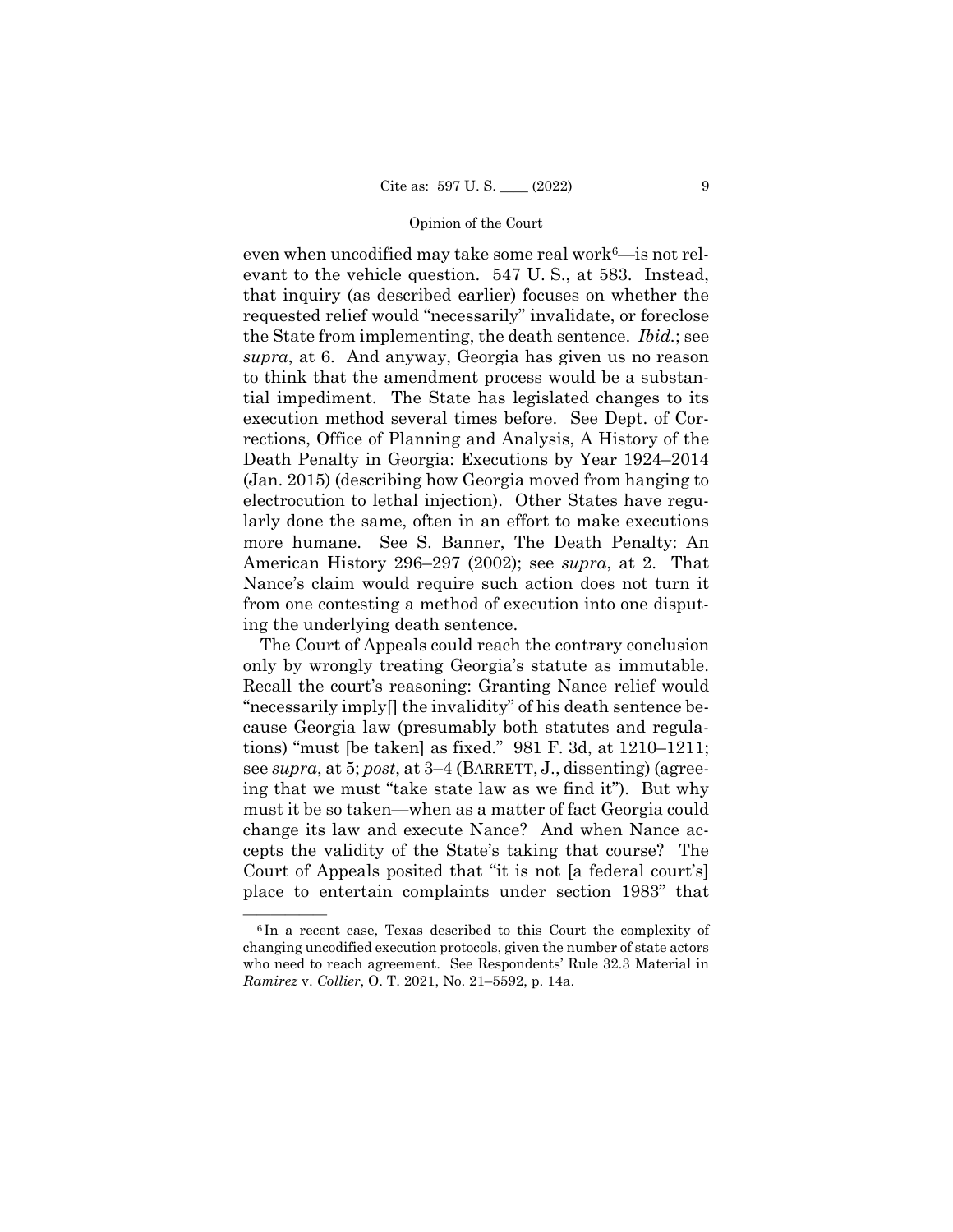#### Opinion of the Court

would compel a State to change its capital punishment law. 981 F. 3d, at 1211; see *post*, at 3. Except that sometimes it is. One of the "main aims" of §1983 is to "override"—and thus compel change of—state laws when necessary to vindicate federal constitutional rights. *Monroe* v. *Pape*, 365 U. S. 167, 173 (1961); see *Zinermon* v. *Burch*, 494 U. S. 113, 124 (1990). Or said otherwise, the ordinary and expected outcome of many a meritorious §1983 suit is to declare unenforceable (whether on its face or as applied) a state statute as currently written. See, *e.g.*, *Cedar Point Nursery* v. *Hassid*, 594 U.S. \_\_ (2021). And in turn, the unsurprising effect of such a judgment may be to send state legislators back to the drawing board. See, *e.g.*, *Kolender* v. *Lawson*, 461 U. S. 352, 358 (1983). A prisoner, no less than any other §1983 litigant, can bring a suit of that ilk—can seek relief that would preclude a State from achieving some result unless and until it amends a statute.

And indeed, courts not uncommonly entertain prisoner suits under §1983 that may, if successful, require changing state law. As noted earlier, the classic prisoner §1983 suit is one challenging prison conditions—say, overcrowding or inadequate medical care. See *supra*, at 6–7. Those suits can be brought under §1983 because—just like this one they attack not the validity of a conviction or sentence, but only a way of implementing the sentence. (They concern, in other words, how the prescribed incarceration is being carried out.) And the suits do not get diverted into habeas if, as sometimes is true, a judgment for the inmate would require a new statutory appropriation for the prison—to hire more doctors, for example. See, *e.g.*, *Stafford* v. *Carter*, No. 1:17–cv–00289 (SD Ind.), ECF Docs. 268, 282. Similarly, no one would think an action of that kind should go to habeas if the prison policy challenged (say, each facility's maximum population) were specified in a statute or regulation. Or consider another kind of prisoner §1983 suit this Court has recently considered—one by a death row inmate seeking to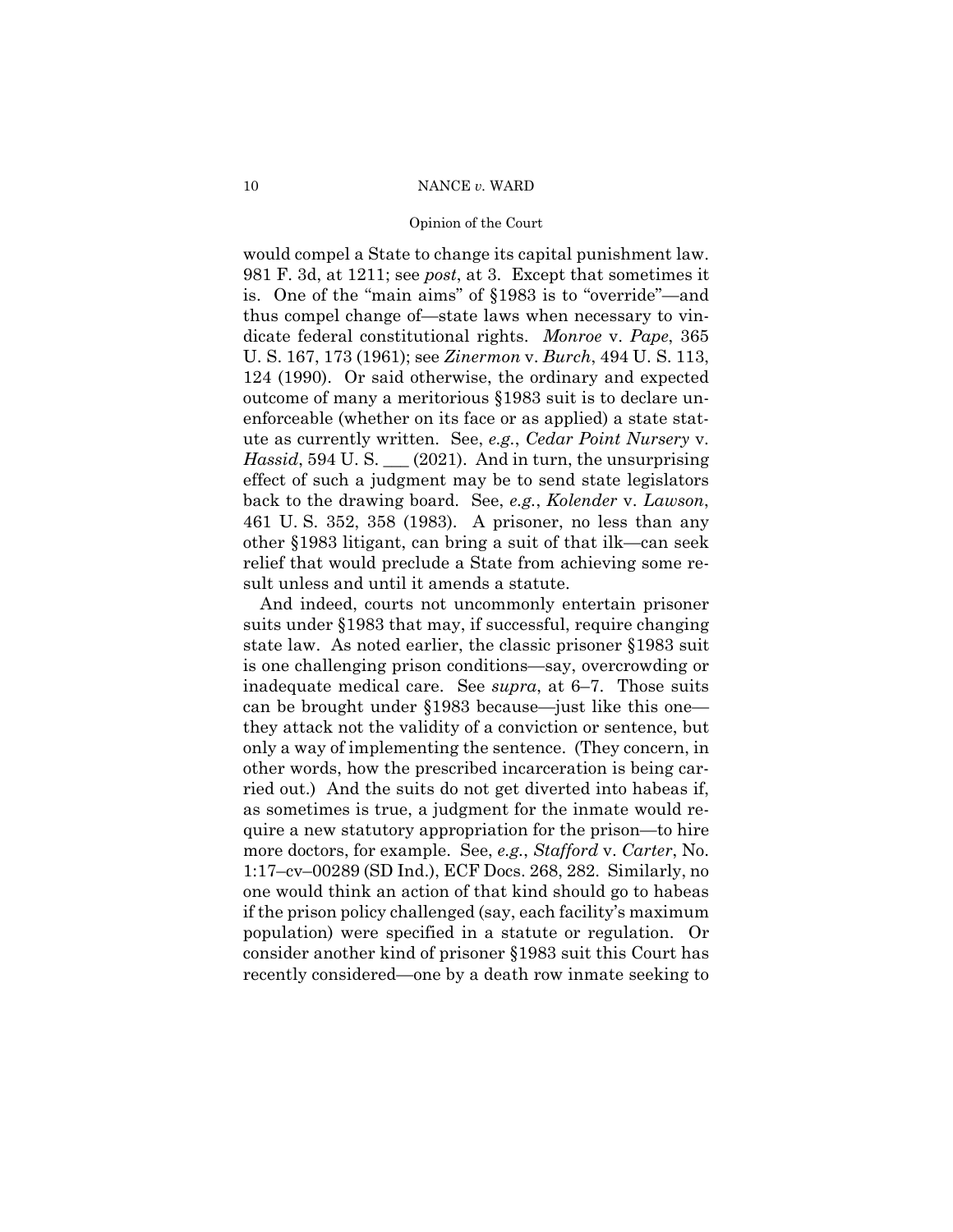compel the State to open the execution chamber to his spiritual advisor. See *Dunn* v. *Ray*, 586 U. S. \_\_\_ (2019); *Murphy* v. *Collier*, 587 U. S. \_\_\_ (2019); *Gutierrez* v. *Saenz*, 592 U. S. \_\_\_ (2021); *Ramirez* v. *Collier*, 595 U. S. \_\_\_ (2022). Here too, the claim belongs in §1983 because—just like this one—it challenges not the validity of a death sentence, but only the State's mode of carrying it out. And again, we cannot think it would matter if a State codified its no-spiritualadvisor protocol in a regulation. The State, assuming it lost the suit, would then have to modify its law to go forward with the execution. But the nature of the suit would still be the same. The complaint would still ask to adjust only a matter of implementation, so it still could be filed under §1983.

Under the contrary approach, the federal vehicle for bringing a federal claim—and with that, the viability of the claim—would depend on the vagaries of state law. Consider how Nance's own method-of-execution claim would fare in different States. In Georgia (and any other State with lethal injection as the sole authorized method), he would have to bring his claim in a habeas petition. But in some other States primarily using lethal injection, he could file a §1983 suit—because their statutes include back-up plans for when a court holds injection unconstitutional. See *supra*, at 2. Oklahoma's statute, for example, provides in that event for several alternative methods, including a firing squad. See Okla. Stat., Tit. 22, §§1014(B)–(D). And Alabama's statute, in addition to listing alternatives, provides for execution "by any constitutional method." Ala. Code §15–18–82.1(c). Similar issues of non-uniformity could arise when inmates challenge, as in *Nelson* and *Hill*, specific ways of carrying out a lethal injection. See *supra*, at 7. That is because some States have codified injection protocols in their statutes or regulations, while others (like Georgia) have not. Compare, *e.g.*, Ark. Code Ann. §§5–4–617(c)–(f ) with, *e.g.*, Ga. Code Ann. §17–10–38(a). It would be strange to read such state-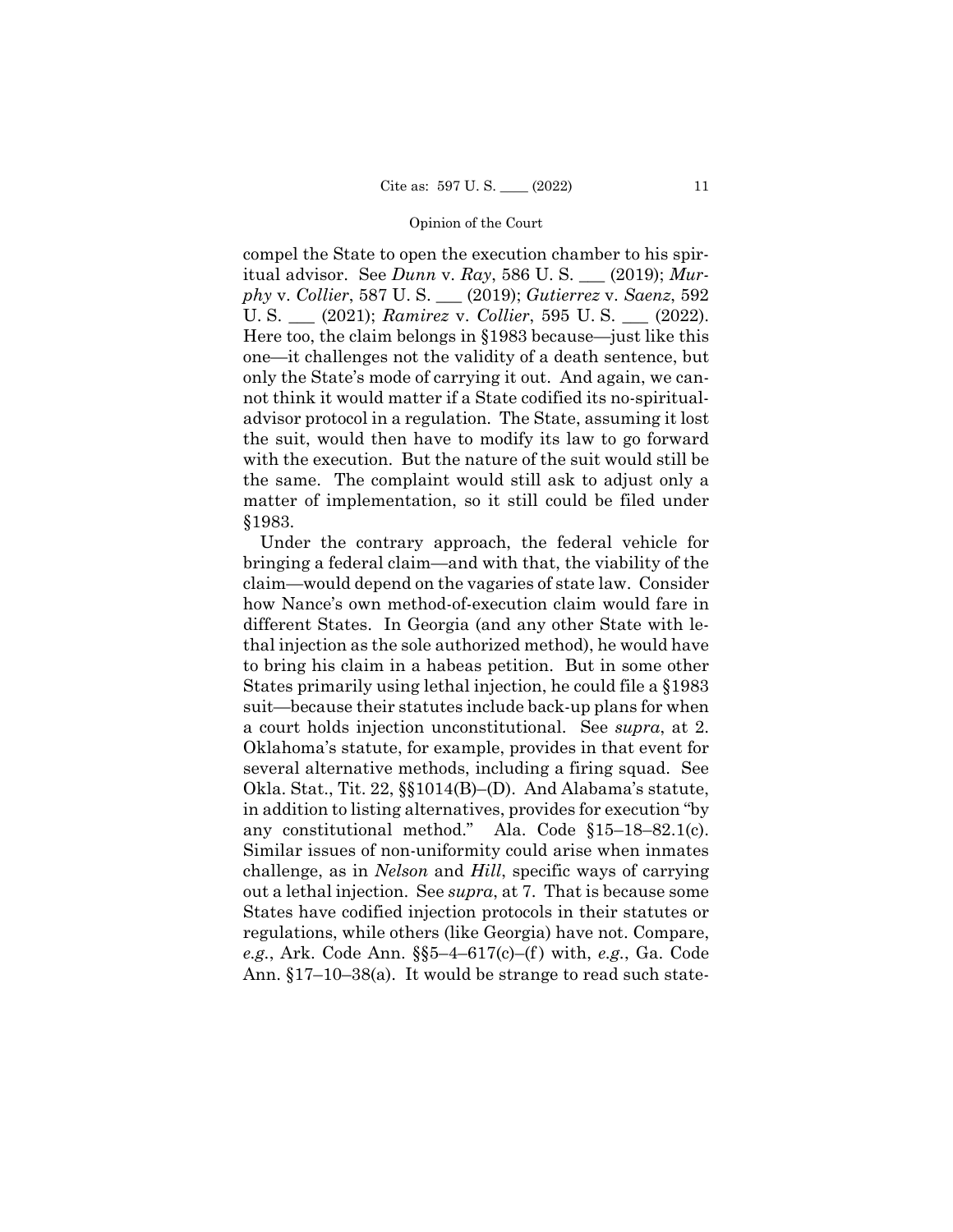#### Opinion of the Court

by-state discrepancies into our understanding of how §1983 and the habeas statute apply to federal constitutional claims. And that is especially so because the use of those vehicles can lead to different outcomes: An inmate in one State could end up getting his requested relief, while a similarly situated inmate in another would have his suit thrown out. We cannot agree with the dissent that such a disparity would be "unremarkable." *Post*, at 3. Its acceptance would mean that the Eighth Amendment is enforceable in federal court in one State, but not in another. Again, this case tells the tale: Having reconstrued Nance's complaint as a habeas petition, the court below dismissed it as second or successive—a bar existing in habeas alone. See *supra*, at 5–6.

That part of the circuit court's opinion raises one last problem, because it threatens to undo the commitment this Court made in *Bucklew*. See *post*, at 4 (acknowledging the point, though finding it irrelevant). Recall that the Court there told inmates they could identify an alternative method of execution not "presently authorized" by the executing State's law. 587 U.S., at  $\_\_$  (slip op., at 19); see *supra*, at 3. That option would ensure state law does not "control[]" the Eighth Amendment inquiry; and it would keep manageable the inmate's "burden" to identify an alternative. 587 U.S., at  $\_\_\_\_\_$  (slip op., at 19–20). Under the circuit court's approach, however, that option is no option at all. Once an inmate presents an out-of-state alternative, he is relegated to habeas. And once he is in habeas, he will (according to the circuit court) almost inevitably collide with the second-or-successive bar (because a method-of-execution claim typically postdates a first habeas petition by many years). We do not here decide whether that view of the second-or-successive bar is correct. But the two aspects of the circuit court's ruling, when taken together, turn *Bucklew* into a sham. On the Eleventh Circuit's view, Geor-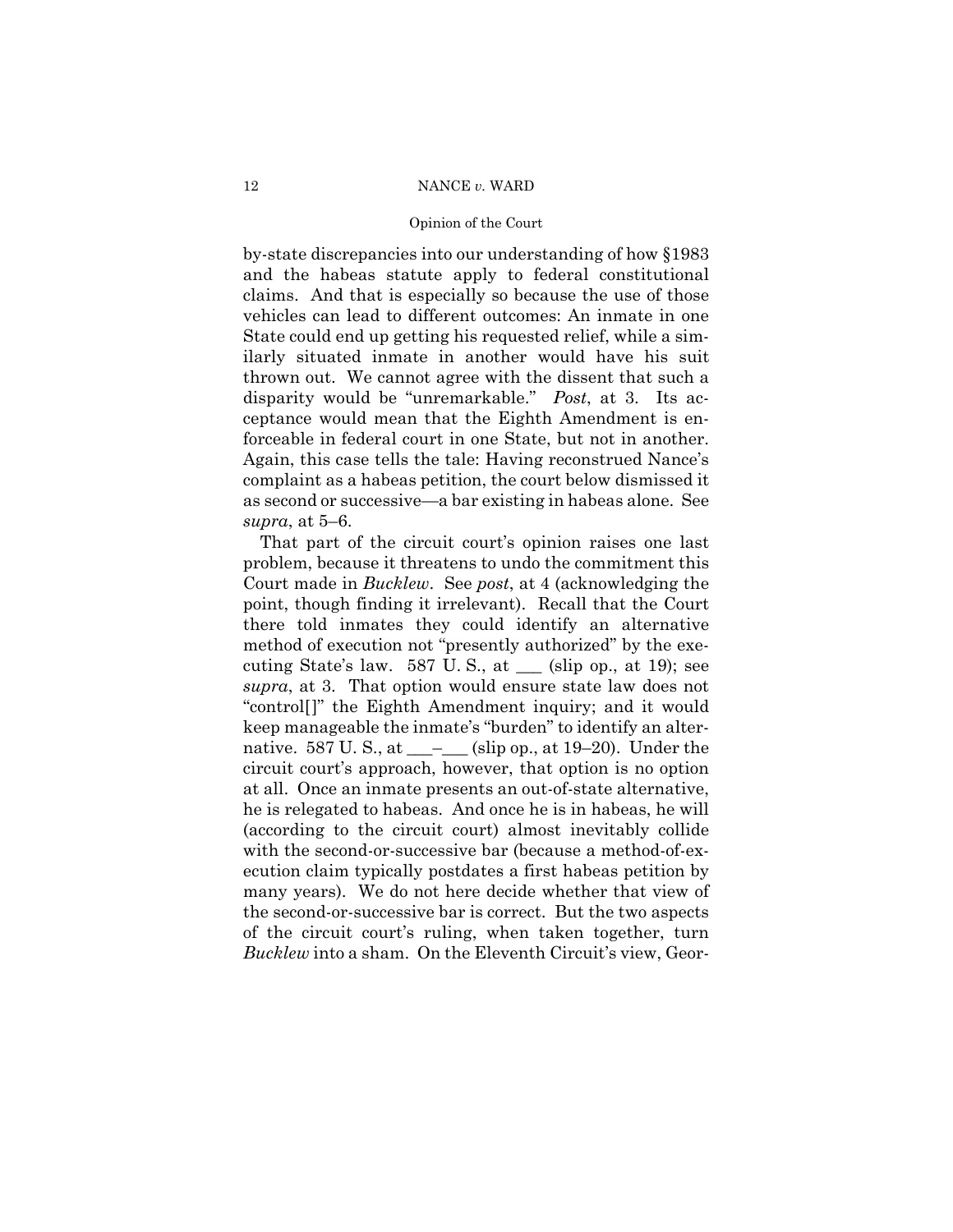gia law effectively prevents an inmate like Nance from putting forward an out-of-state alternative. And Georgia law thereby precludes the kind of method-of-execution claim this Court told prisoners they could bring.

One last point from *Bucklew*—this one about "dilatory" tactics—bears repeating here. *Id.*, at \_\_\_ (slip op., at 30). In recognizing that §1983 is a good vehicle for a claim like Nance's, we do not for a moment countenance "last-minute" claims relied on to forestall an execution. *Ibid.* "Courts should police carefully against attempts to use [method-ofexecution] challenges as tools to interpose unjustified delay." *Ibid.* In deciding whether to grant a stay of execution, courts must consider whether such a challenge "could have been brought earlier" or otherwise reflects a prisoner's "attempt at manipulation." *Ibid.* (internal quotation marks omitted). And outside the stay context, courts have a variety of tools—including the "substantive [and] procedural limitations" that the Prison Litigation Reform Act imposes—to streamline §1983 actions and protect "the timely enforcement of a sentence." *Nelson*, 541 U. S., at 650 (listing PLRA limitations); *Bucklew*, 587 U. S., at \_\_\_ (slip op., at 29). Finally, all §1983 suits must be brought within a State's statute of limitations for personal-injury actions. See *Wallace* v. *Kato*, 549 U. S. 384, 387 (2007). Here, the District Court held Nance's suit untimely under that limitations period. See No. 20–cv–00107 (ND Ga., Mar. 13, 2020), ECF Doc. 26, p. 12; *supra,* at 4. The Eleventh Circuit did not review that holding because it instead reconstrued the action as a habeas petition. Now that we have held that reconstruction unjustified, the court on remand can address the timeliness question, as well as any others that remain.

\* \* \*

For the reasons stated, we reverse the judgment of the Court of Appeals for the Eleventh Circuit and remand the case for further proceedings consistent with this opinion.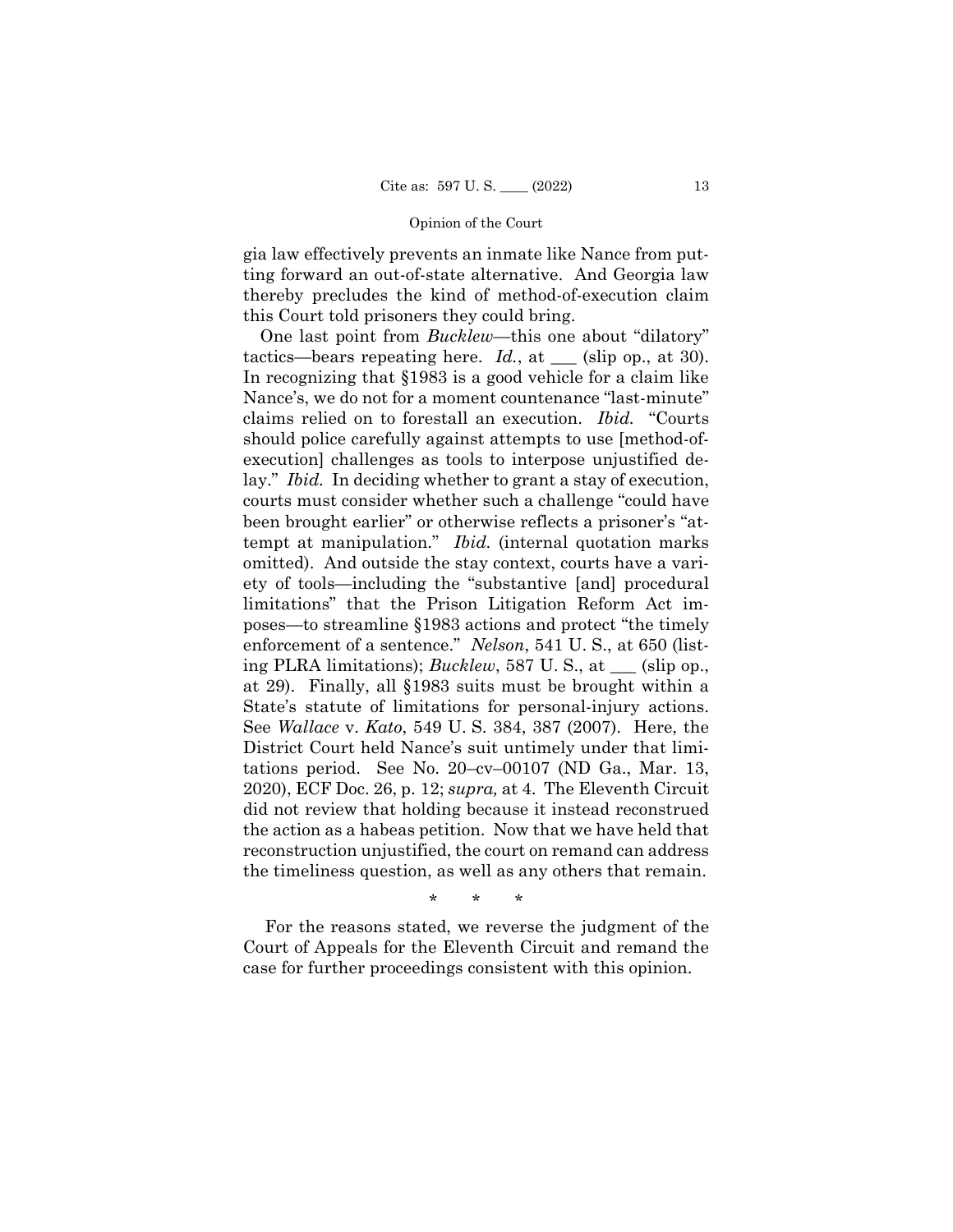Opinion of the Court

*It is so ordered.*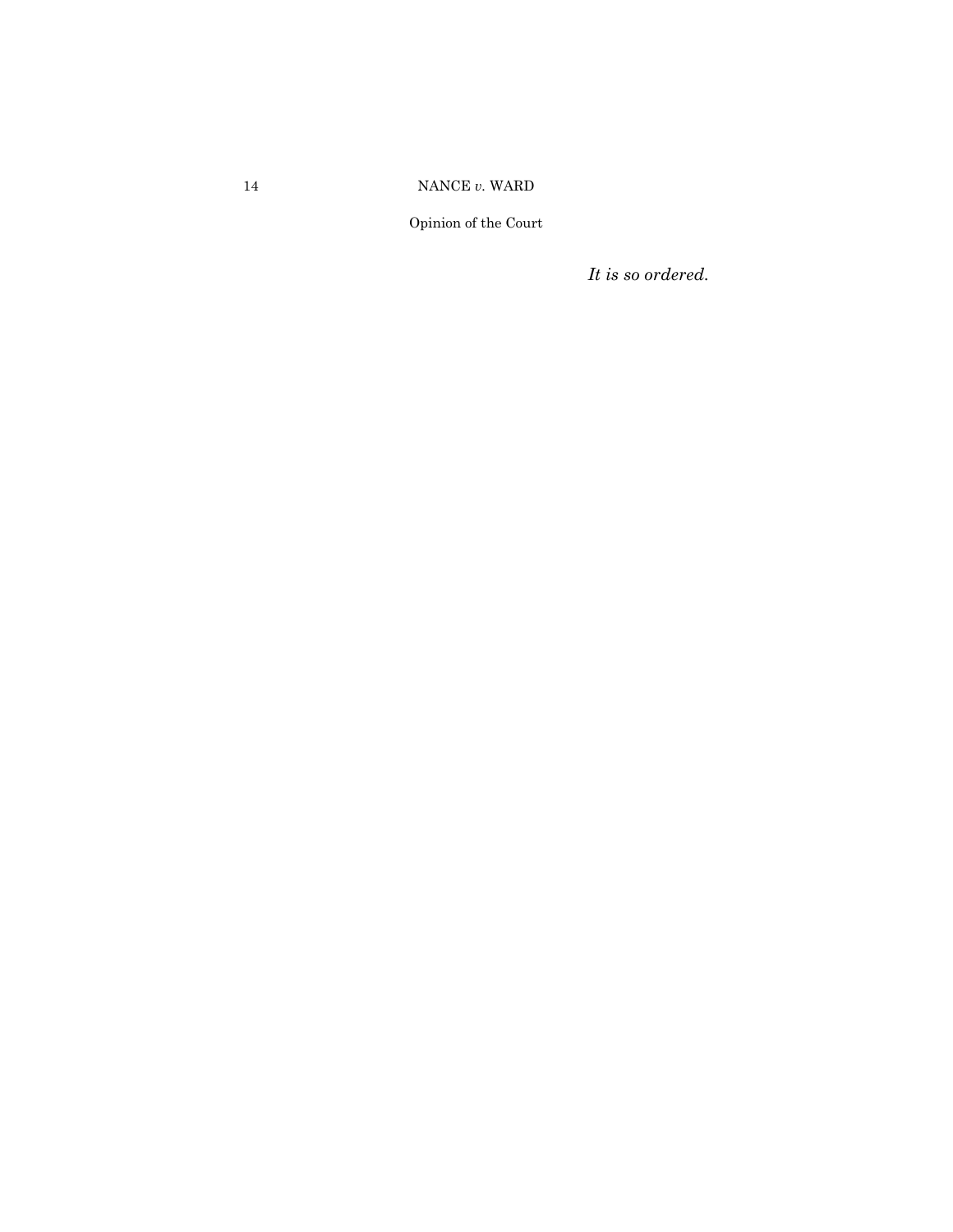## $\frac{1}{2}$  ,  $\frac{1}{2}$  ,  $\frac{1}{2}$  ,  $\frac{1}{2}$  ,  $\frac{1}{2}$  ,  $\frac{1}{2}$  ,  $\frac{1}{2}$ **SUPREME COURT OF THE UNITED STATES**

#### $\frac{1}{2}$  ,  $\frac{1}{2}$  ,  $\frac{1}{2}$  ,  $\frac{1}{2}$  ,  $\frac{1}{2}$  ,  $\frac{1}{2}$ No. 21–439

## MICHAEL NANCE, PETITIONER *v.* TIMOTHY C. WARD, COMMISSIONER, GEORGIA DEPART-MENT OF CORRECTIONS, ET AL.

### ON WRIT OF CERTIORARI TO THE UNITED STATES COURT OF APPEALS FOR THE ELEVENTH CIRCUIT

#### [June 23, 2022]

JUSTICE BARRETT, with whom JUSTICE THOMAS, JUSTICE ALITO, and JUSTICE GORSUCH join, dissenting.

An inmate must bring a method-of-execution challenge in a federal habeas application, rather than under 42 U. S. C. §1983, if "a grant of relief to the inmate would necessarily bar the execution." *Hill* v. *McDonough*, 547 U. S. 573, 583 (2006). Under this criterion, Michael Nance must proceed in habeas because a judgment in his favor would "necessarily bar" the State from executing him. *Ibid.* Nance asked the District Court to "enjoin the Defendants from proceeding with [his] execution . . . by a lethal injection," claiming that the use of such method would violate the Eighth Amendment as applied to him. App. to Pet. for Cert. 103a– 104a. But lethal injection is the only method of execution authorized under Georgia law. See Ga. Code Ann. §17–10– 38(a) (2020). Thus, if Nance is successful, the defendants in this case—the commissioner of the Georgia Department of Corrections and the warden—will be powerless to carry out his sentence. That makes habeas the right vehicle for Nance's Eighth Amendment challenge.

The Court sees things differently. True, Nance is arguing that the Eighth Amendment renders his sentence invalid under current Georgia law. But the Court points out that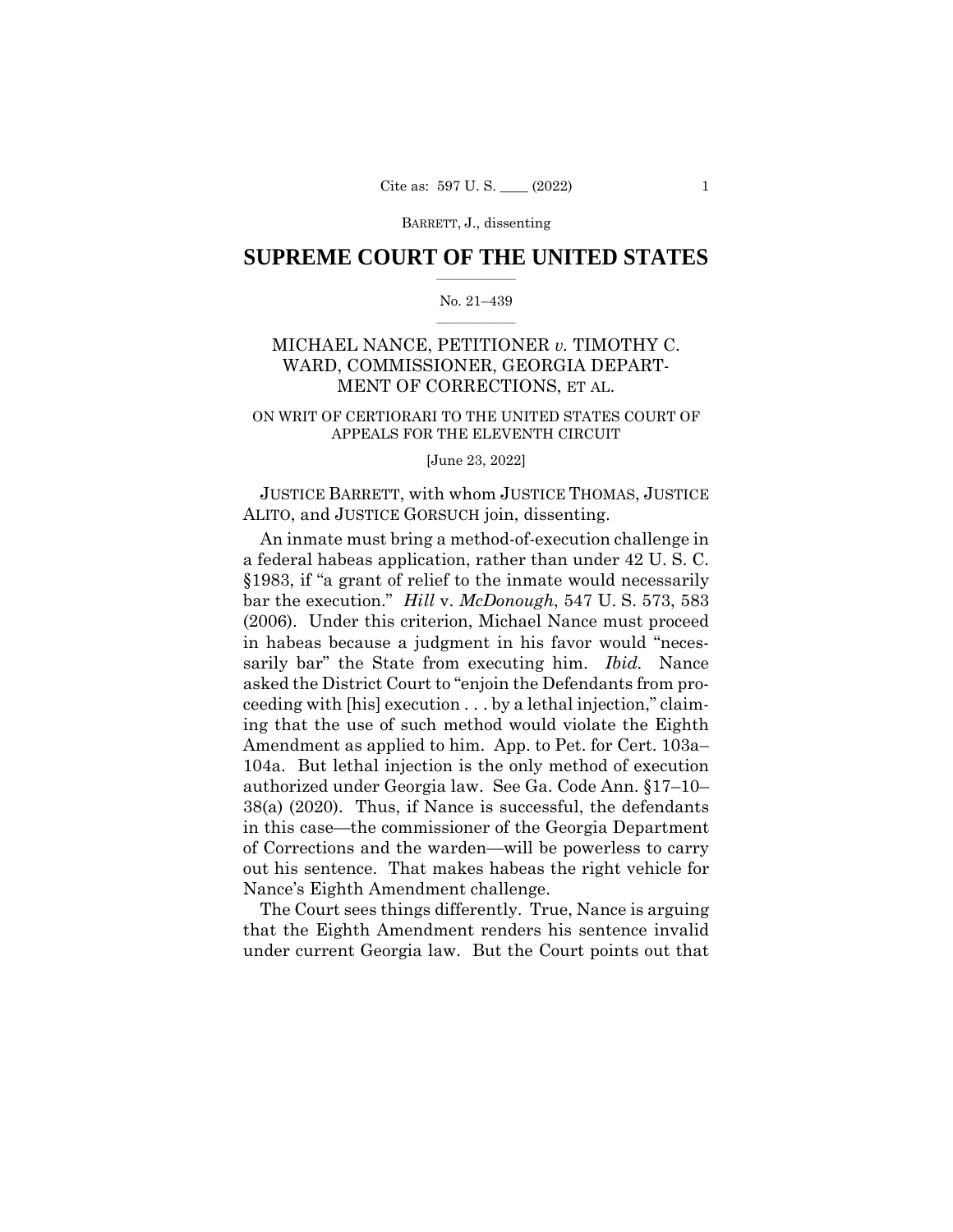the law could change: The legislature could authorize execution by firing squad, the alternative method that Nance has proposed. In fact, the Court says that Nance's proposal offers Georgia a "veritable blueprint for carrying the death sentence out." *Ante*, at 8. So an order in Nance's favor would not "necessarily bar" the State from ever executing Nance, in the Court's view. Instead, the order would "giv[e] the State a pathway forward" if the legislature chooses to pursue the amendment process. *Ibid.* 

The Court is looking too far down the road. In my view, the consequence of the relief that a prisoner seeks depends on state law *as it currently exists*. And under existing state law, there is no question that Nance's challenge necessarily implies the invalidity of his lethal injection sentence: He seeks to prevent the State from executing him in the only way it lawfully can.

In this respect, Nance's method-of-execution challenge differs from those brought in *Nelson* v. *Campbell*, 541 U. S. 637 (2004), and *Hill*, 547 U. S. 573. In *Nelson*, the inmate challenged the use of a "cut-down" procedure to access his veins. 541 U. S., at 640–642. We held that the suit sounded in §1983 because it would not "*necessarily* prevent Alabama from carrying out its execution." *Id.,* at 647. We reasoned that, though venous access was an indispensable prerequisite to lethal injection, "a particular means of gaining such access" was not. *Id.,* at 645. Notably, "[n]o Alabama statute require[d] use of the cut-down," and the State did not put forward any "duly-promulgated regulations to the contrary." *Id.,* at 646. So even a successful challenge on these grounds "would have allowed the State to proceed with the execution as scheduled." *Ibid.* 

The same was true in *Hill*, which involved an inmate's challenge to Florida's three-drug protocol. 547 U. S., at 578. We held that the inmate could proceed under §1983 because his "action if successful would not necessarily prevent the State from executing him by lethal injection." *Id.,* at 580.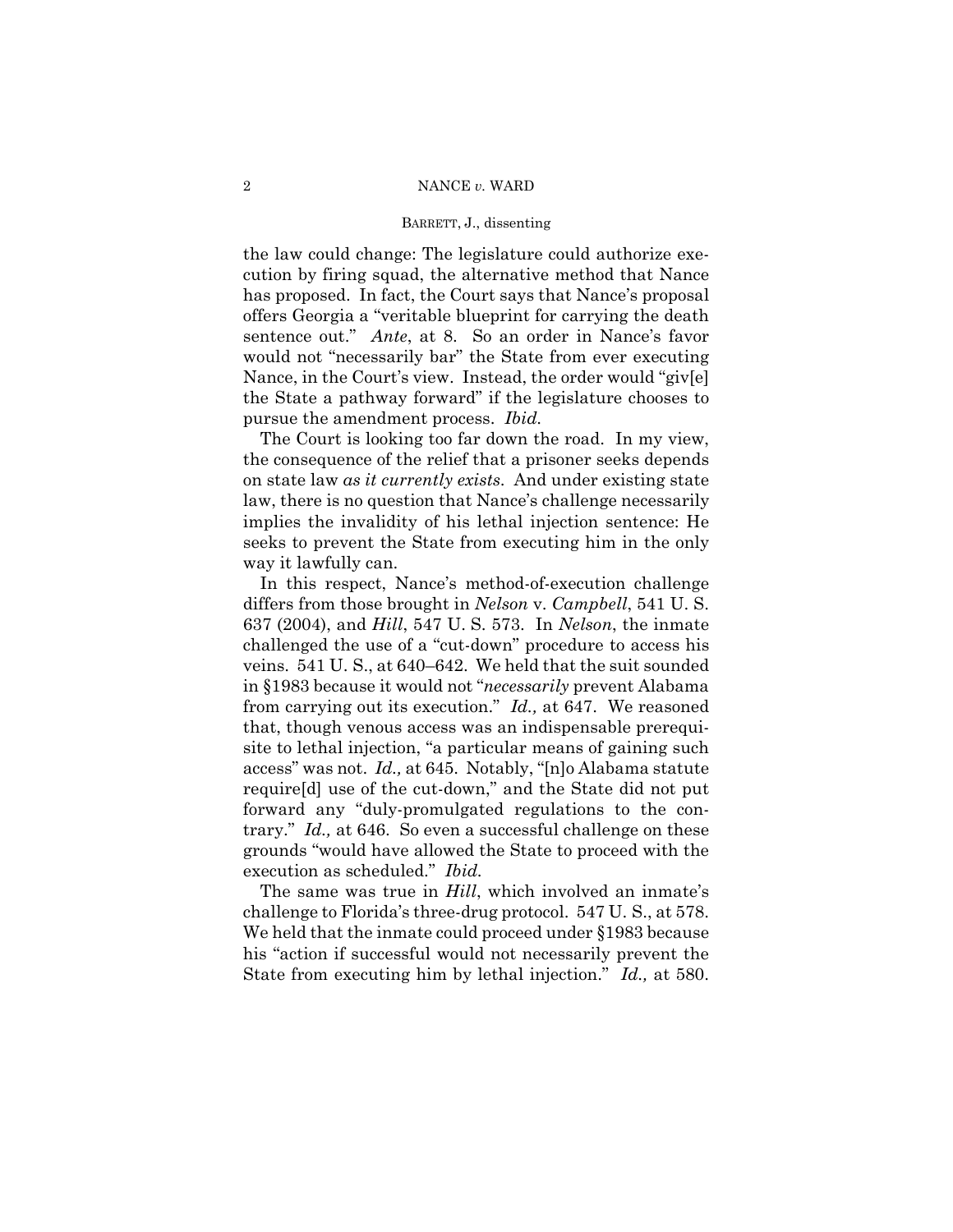We emphasized that the complaint did "not challenge the lethal injection sentence as a general matter" but instead only "the anticipated protocol." *Ibid.* As in *Nelson*, we stressed that Florida law did "not require the department of corrections to use the challenged procedure." 547 U. S., at 580. The State was "free to use an alternative lethal injection procedure," and so we explained that "[u]nder these circumstances a grant of injunctive relief could not be seen as barring the execution of Hill's sentence." *Id.,* at 580–581.

Here, by contrast, the warden and the commissioner are not free to use an alternative to lethal injection—so if Nance succeeds, they cannot carry out his sentence. And though the Court contends otherwise, that consequence "switches Nance's claim to the habeas track." *Ante*, at 8. An inmate can use §1983 actions to challenge many, if not most, aspects of prison administration. But when a challenge would prevent a State from enforcing a conviction or sentence, the more rigorous, federalism-protective requirements of habeas apply. The Court finds a way around those requirements with a theory at odds with the very federalism interests they are designed to protect: that an injunction barring the State from enforcing a sentence according to state law does not really bar the State from enforcing the sentence because the State can pass a new law.

Unlike the Court, I would take state law as we find it in determining whether a suit sounds in habeas or §1983. The Court worries that this approach would make the appropriate federal vehicle "depend on the vagaries of state law." *Ante*, at 11. Some States, like Georgia, provide for a single method of execution by statute; other States, like Alabama, allow for more flexibility. See *ibid.* So if state law determined the vehicle, an inmate in Georgia would have to challenge the lethal injection method in habeas, while an inmate in Alabama could use §1983. But that does not illustrate "the vagaries of state law"; it is an unremarkable consequence of federalism. States make different choices in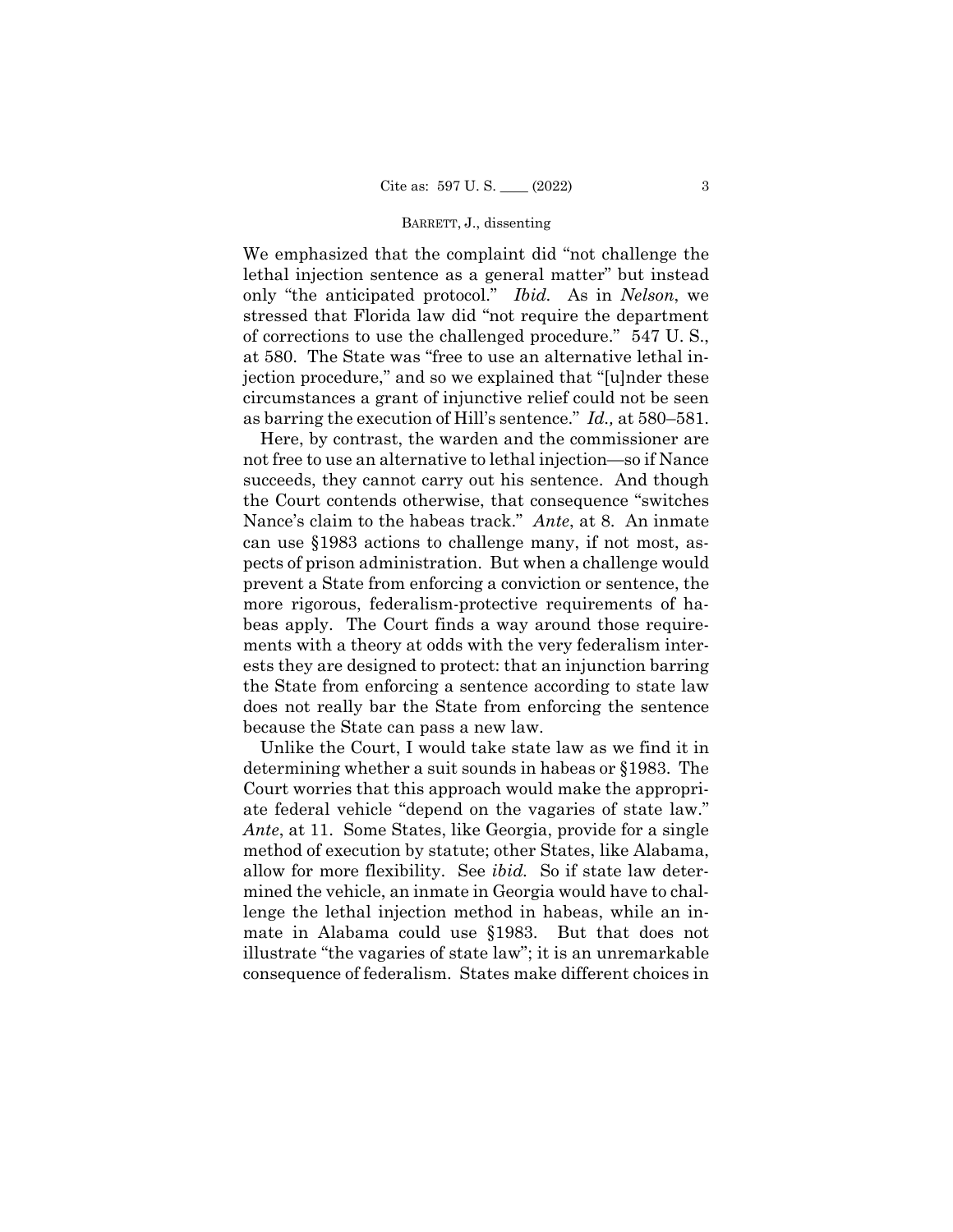exercising their power to define punishment, and the law has long recognized a sovereign's interest in mandating a particular form of capital punishment. Cf. 4 W. Blackstone, Commentaries on the Laws of England 397 (1769) (a sheriff would be "guilty of felony" if he "alter[ed] the manner of the execution"). Habeas is appropriate in Georgia because under Georgia law, to enjoin execution by lethal injection is to enjoin enforcement of the sentence itself. See Ga. Code Ann. §17–10–38(a) ("All persons who have been convicted of a capital offense and have had imposed upon them a sentence of death shall suffer such punishment by lethal injection"). In Alabama, enjoining execution by lethal injection does not have the same effect. See Ala. Code §15–18–82.1(c) (2018) (permitting execution "by any constitutional method of execution" if the other methods provided for by statute are held unconstitutional). The two sovereigns have made different choices about how to define punishment, and federal law is designed to respect the choice of each.

I understand the impulse to find a way out of habeas and into §1983. In States like Georgia, a claim under *Bucklew*  v. *Precythe*, 587 U. S. \_\_\_ (2019), alleging an alternative method of execution not presently authorized by state law would be difficult to assert in a federal habeas application because it would "almost inevitably collide with the secondor-successive bar." *Ante*, at 12. But we acknowledged that very possibility in *Bucklew*. 587 U. S., at \_\_\_ (slip op., at 19). And more importantly, the unavailability of federal habeas relief does not justify recourse to §1983. Cf. *Wilkinson*  v. *Dotson*, 544 U. S. 74, 87–88 (2005) (Scalia, J., concurring) ("[A] prisoner who wishes to challenge the length of his confinement, but who cannot obtain federal habeas relief because of the statute of limitations or the restrictions on successive petitions, cannot use the unavailability of federal habeas relief in his individual case as grounds for proceeding under §1983" (citations omitted)). The habeas statutes funnel such challenges to the state courts—which are, after